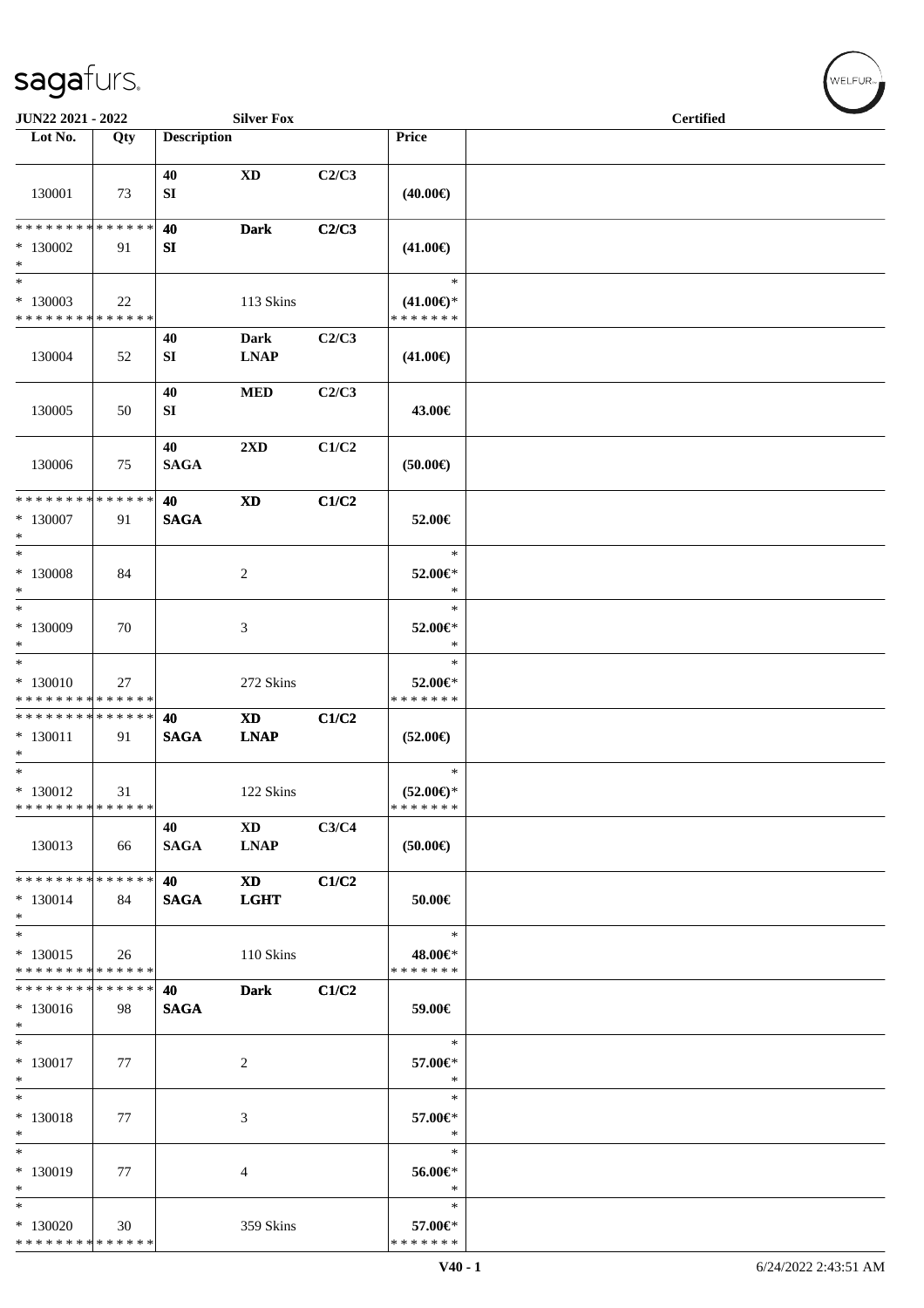| JUN22 2021 - 2022                                   |     |                    | <b>Silver Fox</b>              |                      |                                                | <b>Certified</b> |  |
|-----------------------------------------------------|-----|--------------------|--------------------------------|----------------------|------------------------------------------------|------------------|--|
| Lot No.                                             | Qty | <b>Description</b> |                                |                      | Price                                          |                  |  |
| * * * * * * * * * * * * * *<br>$*130021$<br>$*$     | 98  | 40<br><b>SAGA</b>  | <b>Dark</b><br><b>LNAP</b>     | C1/C2                | 56.00€                                         |                  |  |
| $\ast$<br>$*130022$<br>* * * * * * * * * * * * * *  | 29  |                    | 127 Skins                      |                      | $\ast$<br>54.00€*<br>* * * * * * *             |                  |  |
| * * * * * * * * * * * * * *<br>$*130023$<br>$*$     | 105 | 40<br><b>SAGA</b>  | <b>Dark</b><br><b>LGHT</b>     | C1/C2                | $(49.00\epsilon)$                              |                  |  |
| $\ast$<br>* 130024<br>* * * * * * * * * * * * * *   | 40  |                    | 145 Skins                      |                      | $\ast$<br>$(49.00\epsilon)$ *<br>* * * * * * * |                  |  |
| 130025                                              | 41  | 40<br>IA           | Dark<br>COR1                   | C2/C3                | $(43.00\epsilon)$                              |                  |  |
| * * * * * * * * * * * * * *<br>$*130026$<br>$\ast$  | 98  | 40<br><b>SAGA</b>  | <b>MED</b>                     | C1/C2                | 59.00€                                         |                  |  |
| $\ast$<br>$*130027$<br>$\ast$                       | 98  |                    | 2                              |                      | $\ast$<br>57.00€*<br>∗                         |                  |  |
| $\ast$<br>* 130028<br>* * * * * * * * * * * * * *   | 87  |                    | 283 Skins                      |                      | $\ast$<br>55.00€*<br>* * * * * * *             |                  |  |
| 130029                                              | 82  | 40<br><b>SAGA</b>  | <b>MED</b><br><b>LNAP</b>      | C1/C2                | 66.00€                                         |                  |  |
| * * * * * * * * * * * * * *<br>$*130030$<br>$*$     | 98  | 40<br><b>SAGA</b>  | <b>MED</b><br><b>LGHT</b>      | C1/C2                | 53.00€                                         |                  |  |
| $\ast$<br>$* 130031$<br>* * * * * * * * * * * * * * | 28  |                    | 126 Skins                      |                      | $\ast$<br>52.00€*<br>* * * * * * *             |                  |  |
| * * * * * * * * * * * * * *<br>$*130032$<br>*       | 91  | 40<br><b>SAGA</b>  | <b>PALE</b>                    | C1/C2                | 62.00€                                         |                  |  |
| $\ast$<br>* 130033<br>* * * * * * * * * * * * * *   | 66  |                    | 157 Skins                      |                      | $\ast$<br>$60.00 \in$<br>* * * * * * *         |                  |  |
| 130034                                              | 77  | 40<br><b>SAGA</b>  | <b>PALE</b><br><b>LGHT</b>     | C1/C2                | 57.00€                                         |                  |  |
| 130035                                              | 41  | 40<br><b>SAGA</b>  | PAL/XP<br><b>BRH</b>           | C1/C2                | 52.00€                                         |                  |  |
| 130036                                              | 89  | 40<br><b>SAGA</b>  | $\bold{XP}$                    | C1/C2                | 62.00€                                         |                  |  |
| 130037                                              | 50  | 40<br><b>SAGA</b>  | $\bold{XP}$<br><b>LGHT</b>     | C1/C2                | 55.00€                                         |                  |  |
| 130038                                              | 72  | 40<br><b>SROY</b>  | $\mathbf{X}\mathbf{D}$<br>SILK | C1/C2                | 57.00€                                         |                  |  |
| 130039                                              | 50  | 40<br><b>SROY</b>  | <b>XD</b><br>SILK              | C1/C2<br><b>LGHT</b> | $(54.00\epsilon)$                              |                  |  |
| 130040                                              | 72  | 40<br><b>SROY</b>  | $\mathbf{X}\mathbf{D}$         | C1/C2                | 57.00€                                         |                  |  |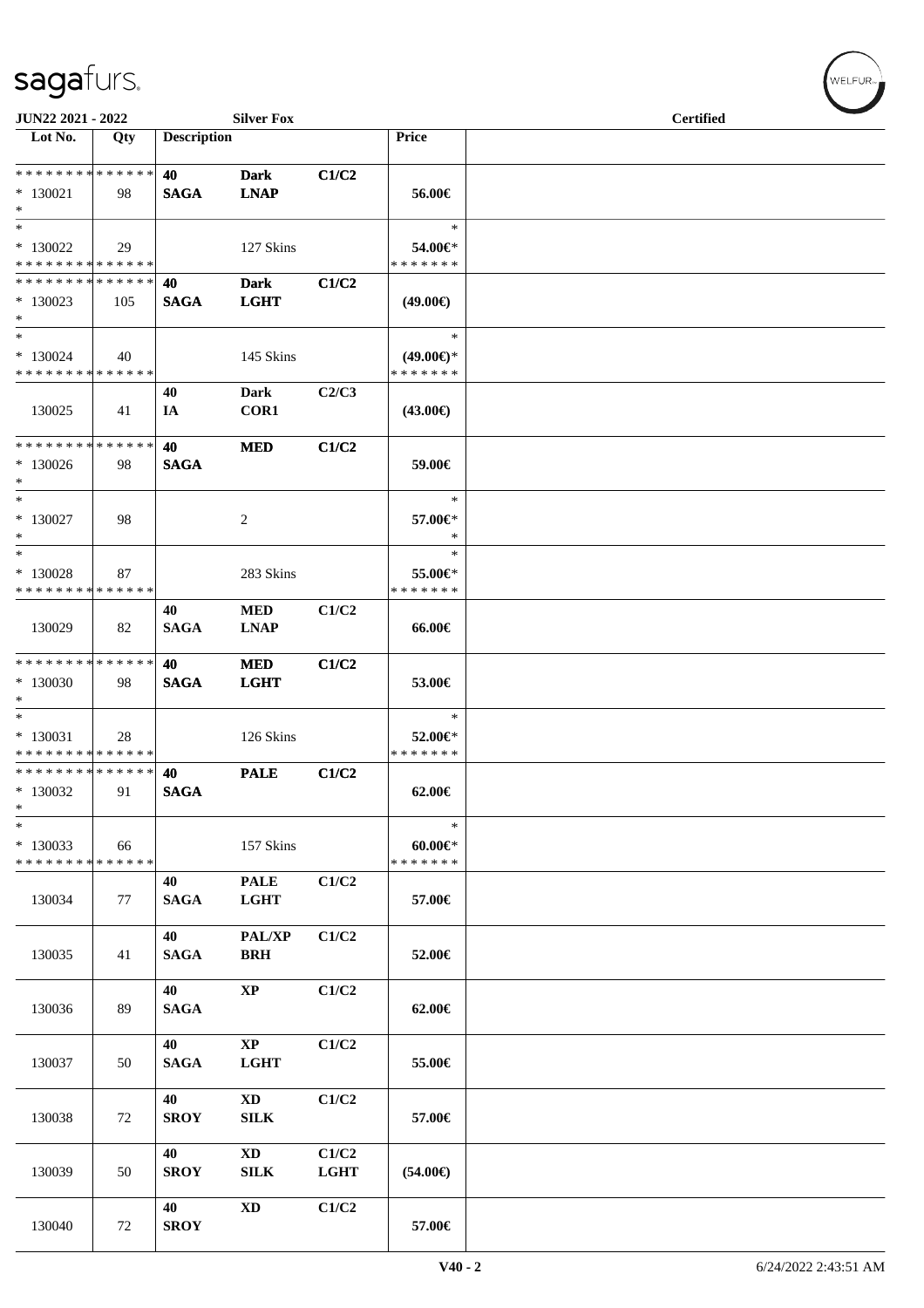| $\tilde{\phantom{a}}$ |     |                    |                   |       |               |                  |
|-----------------------|-----|--------------------|-------------------|-------|---------------|------------------|
| JUN22 2021 - 2022     |     |                    | <b>Silver Fox</b> |       |               | <b>Certified</b> |
| Lot No.               | Qty | <b>Description</b> |                   |       | <b>Price</b>  |                  |
| **************        |     | 40                 | <b>Dark</b>       | C1/C2 |               |                  |
| $*130041$<br>$\ast$   | 84  | <b>SROY</b>        | <b>SILK</b>       |       | $60.00 \in$   |                  |
| $\ast$                |     |                    |                   |       | $\ast$        |                  |
| $*130042$             | 48  |                    | 132 Skins         |       | $60.00 \in$ * |                  |
| **************        |     |                    |                   |       | * * * * * * * |                  |
|                       |     | 40                 | Dark              | C1/C2 |               |                  |
| 130043                | 72  | <b>SROY</b>        |                   |       | $60.00 \in$   |                  |
| **************        |     | 40                 | <b>MED</b>        | C1/C2 |               |                  |
| $*130044$             | 84  | <b>SROY</b>        | <b>SILK</b>       |       | 64.00€        |                  |
| $\ast$                |     |                    |                   |       |               |                  |
| $\ast$                |     |                    |                   |       | $\ast$        |                  |
| $*130045$             | 40  |                    | 124 Skins         |       | $68.00 \in$   |                  |
| **************        |     |                    |                   |       | * * * * * * * |                  |
| 130046                | 48  | 40<br><b>SROY</b>  | <b>MED</b>        | C1/C2 | 66.00€        |                  |
|                       |     |                    |                   |       |               |                  |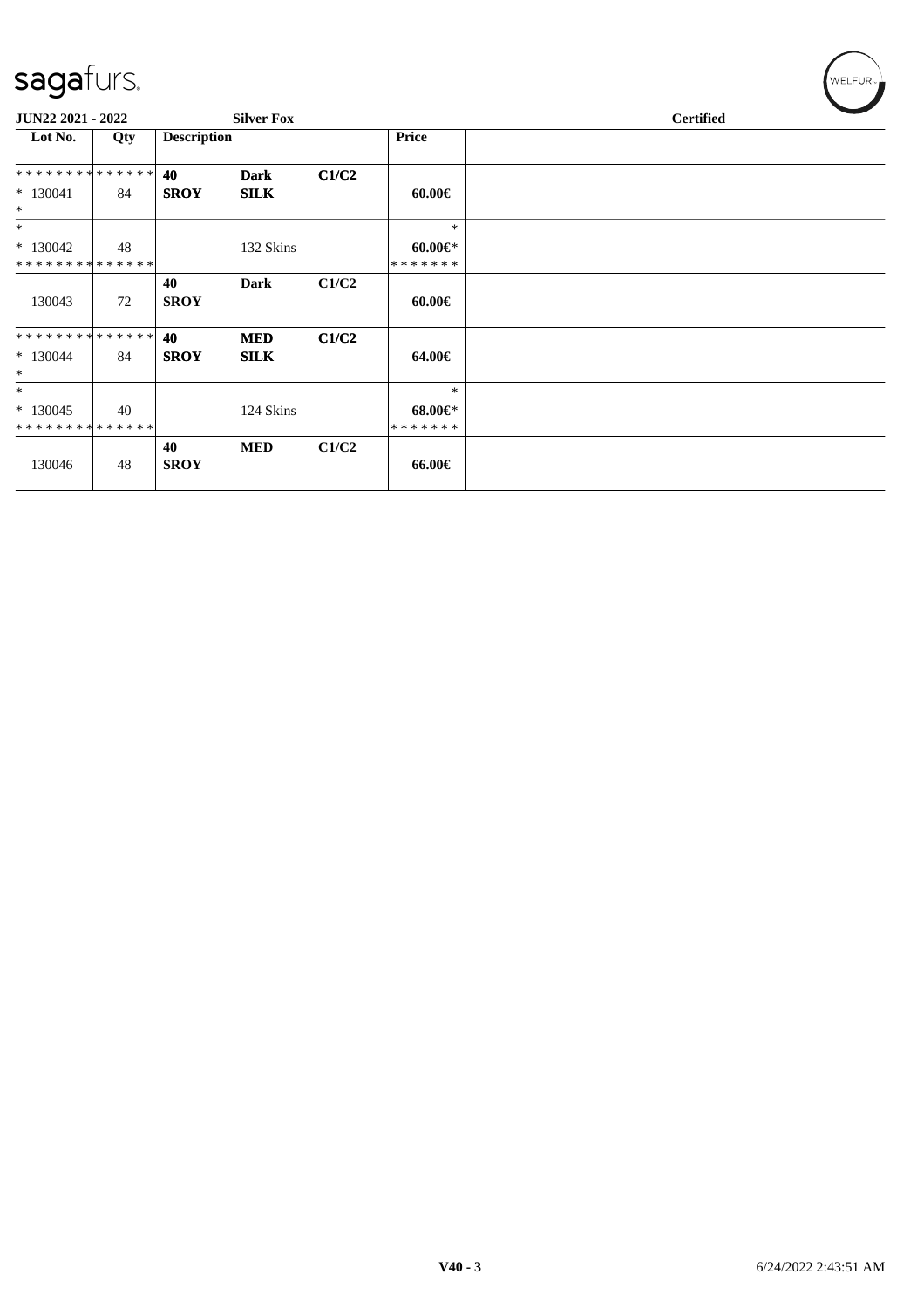| JUN22 2021 - 2022                                   |                   |                       | <b>Silver Fox</b>                      |       |                                                | <b>Certified</b> |  |
|-----------------------------------------------------|-------------------|-----------------------|----------------------------------------|-------|------------------------------------------------|------------------|--|
| Lot No.                                             | Qty               | <b>Description</b>    |                                        |       | Price                                          |                  |  |
| 130101                                              | 76                | 30<br>SI              | $\mathbf{X}\mathbf{D}$                 | C1/C2 | 33.00€                                         |                  |  |
| 130102                                              | 113               | 30<br>SI              | $\mathbf{X}\mathbf{D}$                 | C3/C4 | $(31.00\epsilon)$                              |                  |  |
| * * * * * * * * * * * * * *<br>* 130103<br>$*$      | 112               | 30<br>SI              | <b>XD</b><br><b>LNAP</b>               | C2/C3 | 33.00€                                         |                  |  |
| $\ast$<br>* 130104<br>* * * * * * * * * * * * * *   | 85                |                       | 197 Skins                              |       | $\ast$<br>33.00€*<br>* * * * * * *             |                  |  |
| 130105                                              | 103               | 30<br>SI              | <b>Dark</b>                            | C1/C2 | 37.00€                                         |                  |  |
| 130106                                              | 65                | 30<br>SI              | <b>Dark</b>                            | C3/C4 | $(33.00\epsilon)$                              |                  |  |
| 130107                                              | 116               | 30<br>SI              | <b>Dark</b><br><b>LNAP</b>             | C2/C3 | 34.00€                                         |                  |  |
| * * * * * * * * * * * * * * *<br>* 130108<br>$\ast$ | 112               | 30<br>SI              | <b>MED</b>                             | C2/C3 | 34.00€                                         |                  |  |
| $\ast$<br>* 130109<br>* * * * * * * * * * * * * *   | 44                |                       | 156 Skins                              |       | $\ast$<br>35.00€*<br>* * * * * * *             |                  |  |
| 130110                                              | 68                | 30<br>SI              | $\bf MED$<br><b>LNAP</b>               | C2/C3 | $(34.00\epsilon)$                              |                  |  |
| 130111                                              | 99                | 30<br>SI              | <b>PALE</b>                            | C1/C2 | 38.00€                                         |                  |  |
| 130112                                              | 79                | 30<br>SI              | XP/2XP                                 | C1/C2 | 38.00€                                         |                  |  |
| * * * * * * * * * * * * * *<br>$* 130113$<br>$*$    | 105               | 30<br>$\mathbf{SAGA}$ | 2XD                                    | C1/C2 | $(42.00\epsilon)$                              |                  |  |
| $*$<br>$* 130114$<br>$\ast$                         | 84                |                       | 2                                      |       | $\ast$<br>$(42.00\epsilon)$ *<br>$\ast$        |                  |  |
| $\overline{\ast}$<br>$* 130115$<br>* * * * * * * *  | 25<br>* * * * * * |                       | 214 Skins                              |       | $\ast$<br>$(42.00\epsilon)$ *<br>* * * * * * * |                  |  |
| 130116                                              | 94                | 30<br><b>SAGA</b>     | $2\mathbf{X}\mathbf{D}$<br><b>LNAP</b> | C2/C3 | $(42.00\epsilon)$                              |                  |  |
| 130117                                              | 98                | 30<br><b>SAGA</b>     | 2XD<br><b>LGHT</b>                     | C2/C3 | $(35.00\epsilon)$                              |                  |  |
| 130118                                              | 92                | 30<br>IA              | $2\mathbf{X}\mathbf{D}$<br>COR1        | C2/C3 | (30.00)                                        |                  |  |
| ******** <mark>******</mark><br>* 130119<br>$*$     | 105               | 30<br><b>SAGA</b>     | $\boldsymbol{\mathrm{XD}}$             | C1/C2 | $(44.00\epsilon)$                              |                  |  |
| $*$<br>$* 130120$<br>$\ast$                         | 98                |                       | $\overline{c}$                         |       | $\ast$<br>$(44.00\epsilon)$ *<br>$\ast$        |                  |  |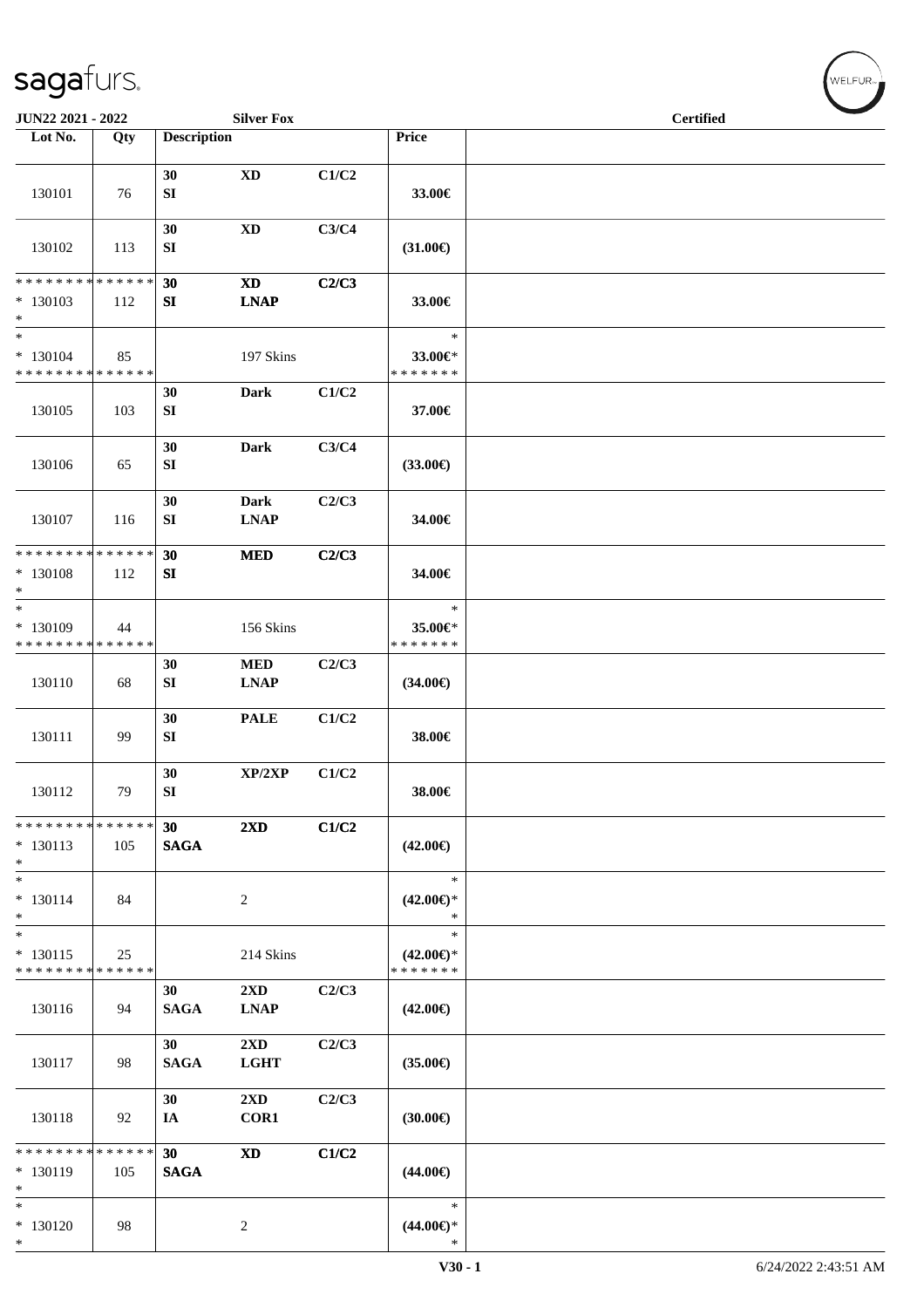| JUN22 2021 - 2022                                            |     |                    | <b>Silver Fox</b>        |       |                               | <b>Certified</b> |  |
|--------------------------------------------------------------|-----|--------------------|--------------------------|-------|-------------------------------|------------------|--|
| Lot No.                                                      | Qty | <b>Description</b> |                          |       | Price                         |                  |  |
|                                                              |     |                    |                          |       |                               |                  |  |
| $*$                                                          |     | 30                 | <b>XD</b>                | C1/C2 | $\ast$                        |                  |  |
| $* 130121$                                                   | 98  | <b>SAGA</b>        |                          |       | $(44.00\epsilon)$ *           |                  |  |
| $*$                                                          |     |                    |                          |       | $\ast$                        |                  |  |
| $*$                                                          |     |                    |                          |       | $\ast$                        |                  |  |
| $* 130122$<br>$\ast$                                         | 98  |                    | 4                        |       | $(44.00\epsilon)$ *<br>*      |                  |  |
| $*$                                                          |     |                    |                          |       | $\ast$                        |                  |  |
| $* 130123$                                                   | 98  |                    | 5                        |       | $(44.00ε)$ *                  |                  |  |
| $*$                                                          |     |                    |                          |       | $\ast$                        |                  |  |
| $*$                                                          |     |                    |                          |       | $\ast$                        |                  |  |
| $* 130124$                                                   | 98  |                    | 6                        |       | $(44.00\epsilon)$ *           |                  |  |
| $*$                                                          |     |                    |                          |       | $\ast$                        |                  |  |
| $*$                                                          |     |                    |                          |       | $\ast$                        |                  |  |
| $* 130125$                                                   | 98  |                    | 7                        |       | $(44.00ε)$ *<br>$\ast$        |                  |  |
| $*$<br>$*$                                                   |     |                    |                          |       | $\ast$                        |                  |  |
| $* 130126$                                                   | 98  |                    | 8                        |       | $(44.00\epsilon)$ *           |                  |  |
| $*$                                                          |     |                    |                          |       | $\ast$                        |                  |  |
| $*$                                                          |     |                    |                          |       | $\ast$                        |                  |  |
| $* 130127$                                                   | 98  |                    | 9                        |       | $(44.00\epsilon)$ *           |                  |  |
| $\ast$                                                       |     |                    |                          |       | $\ast$                        |                  |  |
|                                                              |     |                    |                          |       | $\ast$                        |                  |  |
| * 130128                                                     | 52  |                    | 941 Skins                |       | $(44.00\epsilon)$ *           |                  |  |
| * * * * * * * * * * * * * *                                  |     |                    |                          |       | * * * * * * *                 |                  |  |
| 130129                                                       | 48  | 30<br><b>SAGA</b>  | XD                       | C3    |                               |                  |  |
|                                                              |     |                    |                          |       | $(42.00\epsilon)$             |                  |  |
| **************                                               |     | 30                 | $\mathbf{X}\mathbf{D}$   | C3/C4 |                               |                  |  |
| $* 130130$                                                   | 105 | <b>SAGA</b>        |                          |       | $(42.00\epsilon)$             |                  |  |
| $*$                                                          |     |                    |                          |       |                               |                  |  |
| $*$                                                          |     |                    |                          |       | $\ast$                        |                  |  |
| $* 130131$                                                   | 102 |                    | 207 Skins                |       | $(42.00\epsilon)$ *           |                  |  |
| * * * * * * * * * * * * * *<br>* * * * * * * * * * * * * * * |     |                    |                          |       | * * * * * * *                 |                  |  |
| $* 130132$                                                   | 105 | 30<br><b>SAGA</b>  | <b>XD</b><br><b>LNAP</b> | C1/C2 |                               |                  |  |
| $*$                                                          |     |                    |                          |       | $(44.00\epsilon)$             |                  |  |
| $\ast$                                                       |     |                    |                          |       | $\ast$                        |                  |  |
| $* 130133$                                                   | 98  |                    | 2                        |       | 44.00€*                       |                  |  |
| $*$                                                          |     |                    |                          |       | $\ast$                        |                  |  |
| $*$                                                          |     |                    |                          |       | $\ast$                        |                  |  |
| $* 130134$                                                   | 33  |                    | 236 Skins                |       | $(44.00\epsilon)$ *           |                  |  |
| * * * * * * * * * * * * * *                                  |     |                    |                          |       | * * * * * * *                 |                  |  |
| * * * * * * * * * * * * * * *                                |     | 30                 | <b>XD</b>                | C1/C2 |                               |                  |  |
| $*130135$<br>$*$                                             | 105 | <b>SAGA</b>        | <b>LNAP</b>              |       | $(44.00\epsilon)$             |                  |  |
| $\overline{\phantom{0}}$                                     |     |                    |                          |       | $\ast$                        |                  |  |
| $* 130136$                                                   | 34  |                    | 139 Skins                |       | $(44.00\epsilon)$ *           |                  |  |
| * * * * * * * * * * * * * *                                  |     |                    |                          |       | * * * * * * *                 |                  |  |
| * * * * * * * * * * * * * * *                                |     | 30                 | <b>XD</b>                | C3/C4 |                               |                  |  |
| $*130137$                                                    | 84  | <b>SAGA</b>        | <b>LNAP</b>              |       | $(42.00\epsilon)$             |                  |  |
| $*$                                                          |     |                    |                          |       |                               |                  |  |
| $*$                                                          |     |                    |                          |       | $\ast$                        |                  |  |
| * 130138<br>$*$                                              | 83  |                    | 2                        |       | $(42.00\epsilon)$ *<br>$\ast$ |                  |  |
| $\ast$                                                       |     |                    |                          |       | $\ast$                        |                  |  |
| * 130139                                                     | 21  |                    | 188 Skins                |       | $(42.00\epsilon)$ *           |                  |  |
| * * * * * * * * * * * * * *                                  |     |                    |                          |       | * * * * * * *                 |                  |  |
|                                                              |     | 30                 | $\mathbf{X}\mathbf{D}$   | C2/C3 |                               |                  |  |
| 130140                                                       | 82  | <b>SAGA</b>        | CHA-                     |       | $(40.00\epsilon)$             |                  |  |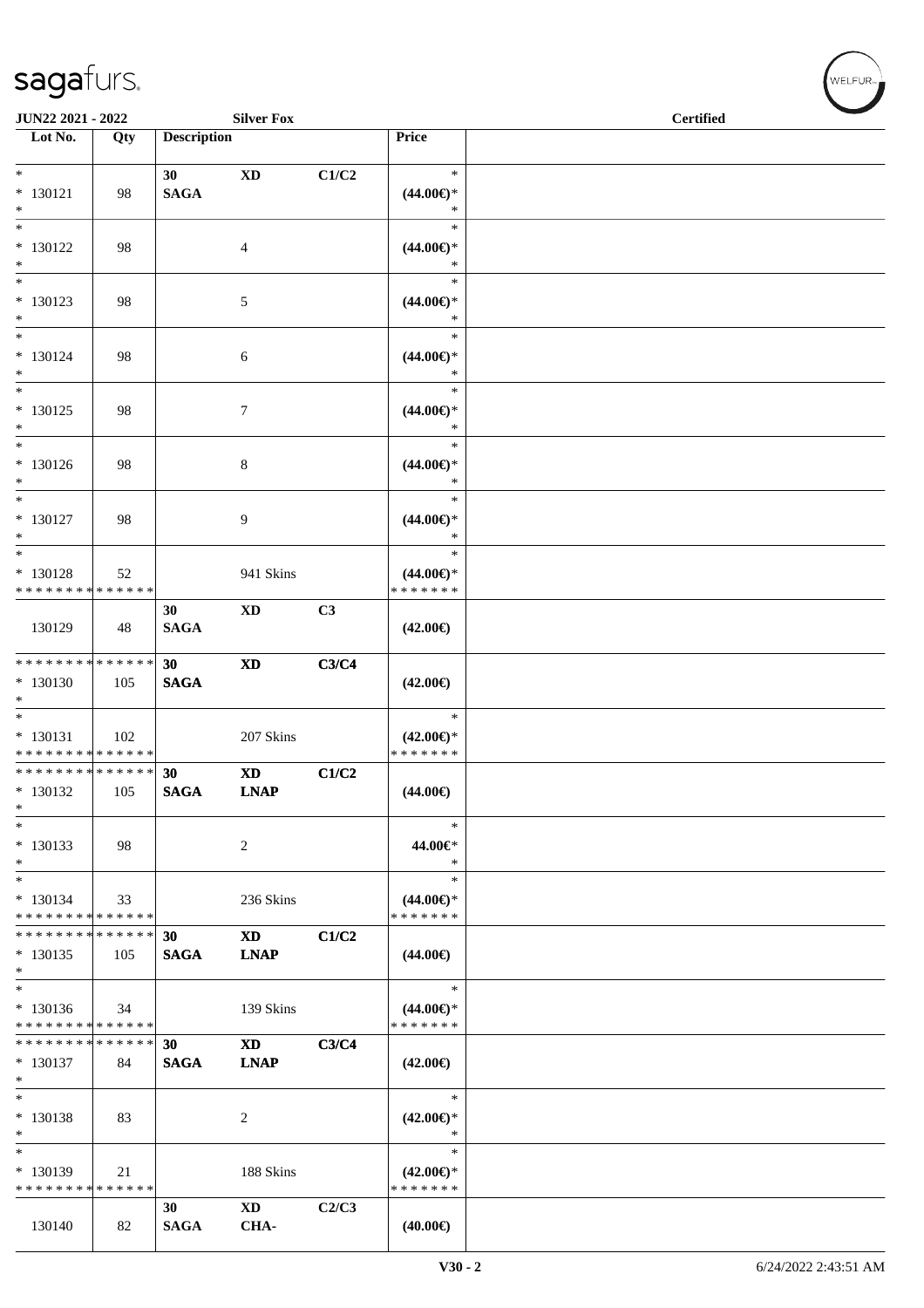| JUN22 2021 - 2022                                          |     |                                | <b>Silver Fox</b>                                  |       |                                                | <b>Certified</b> |  |  |  |
|------------------------------------------------------------|-----|--------------------------------|----------------------------------------------------|-------|------------------------------------------------|------------------|--|--|--|
| Lot No.                                                    | Qty | <b>Description</b>             |                                                    |       | Price                                          |                  |  |  |  |
| **************<br>$* 130141$<br>$\ast$                     | 112 | 30 <sup>°</sup><br><b>SAGA</b> | $\mathbf{X}\mathbf{D}$<br>LGHT                     | C1/C2 | $(38.00\epsilon)$                              |                  |  |  |  |
| $\overline{\phantom{1}}$<br>$* 130142$<br>$\ast$           | 105 |                                | $\overline{c}$                                     |       | $\ast$<br>$(38.00\epsilon)$ *<br>$\ast$        |                  |  |  |  |
| $\ast$<br>$* 130143$<br>$\ast$<br>$\overline{\phantom{0}}$ | 105 |                                | 3                                                  |       | $\ast$<br>$(38.00\epsilon)$ *<br>$\ast$        |                  |  |  |  |
| $* 130144$<br>* * * * * * * * * * * * * *                  | 73  |                                | 395 Skins                                          |       | $\ast$<br>$(38.00\epsilon)$ *<br>* * * * * * * |                  |  |  |  |
| 130145                                                     | 105 | 30<br><b>SAGA</b>              | $\mathbf{X}\mathbf{D}$<br><b>LGHT</b>              | C1/C2 | $(38.00\epsilon)$                              |                  |  |  |  |
| 130146                                                     | 107 | 30<br><b>SAGA</b>              | $\mathbf{X}\mathbf{D}$<br><b>LGHT</b>              | C3/C4 | $(36.00\epsilon)$                              |                  |  |  |  |
| * * * * * * * * * * * * * *<br>$* 130147$<br>$\ast$        | 98  | 30<br>IA                       | $\boldsymbol{\textbf{X}\textbf{D}}$<br><b>COR1</b> | C2/C3 | $(34.00\epsilon)$                              |                  |  |  |  |
| $_{\ast}$<br>* 130148<br>* * * * * * * * * * * * * *       | 26  |                                | 124 Skins                                          |       | $\ast$<br>$(34.00\epsilon)$ *<br>* * * * * * * |                  |  |  |  |
| 130149                                                     | 51  | 30<br>IA                       | XD<br>COR1                                         | C2/C3 | $(34.00\epsilon)$                              |                  |  |  |  |
| ******** <mark>******</mark><br>$* 130150$<br>$\ast$       | 105 | 30<br><b>SAGA</b>              | <b>Dark</b>                                        | C1/C2 | 49.00€                                         |                  |  |  |  |
| $\overline{\phantom{a}^*}$<br>$* 130151$<br>$\ast$         | 98  |                                | $\sqrt{2}$                                         |       | $\ast$<br>49.00€*<br>$\ast$                    |                  |  |  |  |
| $\ast$<br>$* 130152$<br>$\ast$                             | 98  |                                | $\mathfrak{Z}$                                     |       | $\ast$<br>47.00€*<br>$\ast$                    |                  |  |  |  |
| $\ast$<br>$* 130153$<br>$\ast$                             | 98  |                                | $\overline{4}$                                     |       | $\ast$<br>48.00€*<br>$\ast$                    |                  |  |  |  |
| $\ast$<br>$* 130154$<br>$\ast$                             | 98  |                                | 5                                                  |       | $\ast$<br>49.00€*<br>$\ast$                    |                  |  |  |  |
| $*$<br>$* 130155$<br>$\ast$                                | 98  |                                | 6                                                  |       | $\ast$<br>47.00€*<br>$\ast$                    |                  |  |  |  |
| $_{\ast}^{-}$<br>$* 130156$<br>$\ast$                      | 98  |                                | 7                                                  |       | $\ast$<br>49.00€*<br>$\ast$                    |                  |  |  |  |
| $\overline{\ast}$<br>$* 130157$<br>$\ast$                  | 98  |                                | $\,8\,$                                            |       | $\ast$<br>49.00€*<br>$\ast$                    |                  |  |  |  |
| $\ast$<br>* 130158<br>* * * * * * * * * * * * * *          | 101 |                                | 892 Skins                                          |       | $\ast$<br>47.00€*<br>* * * * * * *             |                  |  |  |  |
| * * * * * * * * * * * * * *<br>$* 130159$<br>$\ast$        | 105 | 30<br><b>SAGA</b>              | <b>Dark</b>                                        | C3/C4 | $(44.00\epsilon)$                              |                  |  |  |  |
| $\ast$<br>$* 130160$<br>$\ast$                             | 98  |                                | $\overline{c}$                                     |       | $\ast$<br>$(44.00\epsilon)$ *<br>$\ast$        |                  |  |  |  |

 $(w$ ELFUR<sub><sup>n</sub></sub></sub></sup>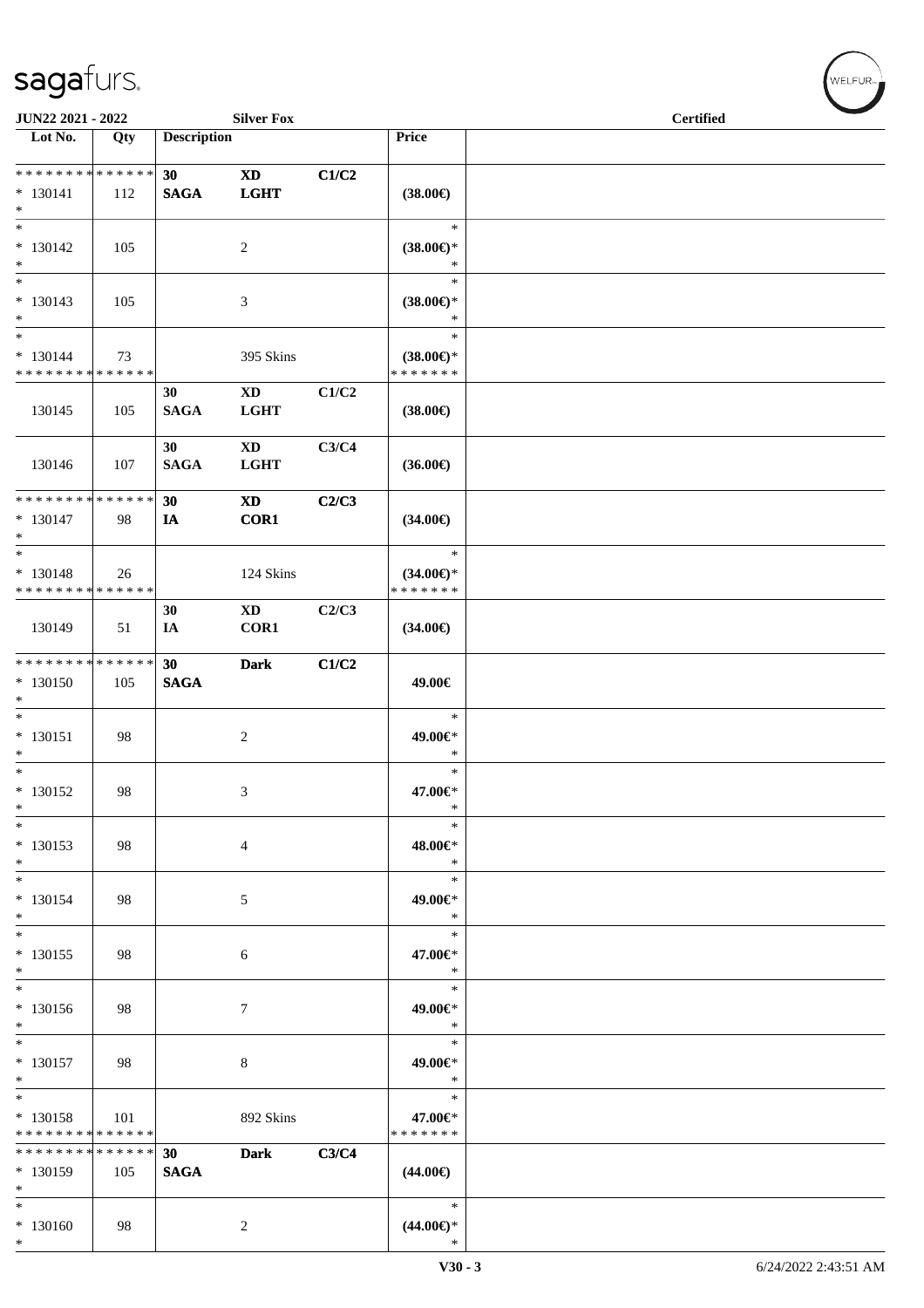| JUN22 2021 - 2022                          |     |                    | <b>Silver Fox</b> |       |                     | <b>Certified</b> |
|--------------------------------------------|-----|--------------------|-------------------|-------|---------------------|------------------|
| Lot No.                                    | Qty | <b>Description</b> |                   |       | <b>Price</b>        |                  |
|                                            |     |                    |                   |       |                     |                  |
| $*$                                        |     | 30                 | Dark              | C3/C4 | $\ast$              |                  |
| * 130161                                   | 37  | <b>SAGA</b>        |                   |       | $(44.00\epsilon)$ * |                  |
| * * * * * * * * * * * * * *                |     |                    |                   |       | * * * * * * *       |                  |
| * * * * * * * * <mark>* * * * * *</mark>   |     | 30                 | <b>Dark</b>       | C1/C2 |                     |                  |
| $*130162$                                  | 105 | <b>SAGA</b>        | <b>LNAP</b>       |       | 46.00€              |                  |
| $\ast$                                     |     |                    |                   |       |                     |                  |
| $*$                                        |     |                    |                   |       | $\ast$              |                  |
| $* 130163$                                 | 98  |                    | 2                 |       | $(46.00\epsilon)$ * |                  |
| $*$                                        |     |                    |                   |       | $\ast$              |                  |
| $*$                                        |     |                    |                   |       | $\ast$              |                  |
| $* 130164$                                 | 98  |                    | 3                 |       | $(46.00\epsilon)$ * |                  |
| $*$                                        |     |                    |                   |       | $\ast$              |                  |
| $*$ $-$                                    |     |                    |                   |       | $\ast$              |                  |
| $* 130165$                                 | 39  |                    | 340 Skins         |       | $(46.00\epsilon)$ * |                  |
| * * * * * * * * <mark>* * * * * * *</mark> |     |                    |                   |       | * * * * * * *       |                  |
| * * * * * * * * <mark>* * * * * *</mark>   |     | 30                 | <b>Dark</b>       | C3/C4 |                     |                  |
| $* 130166$                                 | 105 | <b>SAGA</b>        | <b>LNAP</b>       |       | $(44.00\epsilon)$   |                  |
| $*$                                        |     |                    |                   |       |                     |                  |
| $*$                                        |     |                    |                   |       | $\ast$              |                  |
| * 130167                                   |     |                    |                   |       | $(44.00\epsilon)$ * |                  |
| * * * * * * * * * * * * * *                | 39  |                    | 144 Skins         |       | * * * * * * *       |                  |
| * * * * * * * * * * * * * *                |     |                    |                   |       |                     |                  |
|                                            |     | 30                 | <b>Dark</b>       | C1/C2 |                     |                  |
| * 130168<br>$*$                            | 112 | <b>SAGA</b>        | <b>LGHT</b>       |       | $(40.00\epsilon)$   |                  |
| $\overline{\ast}$                          |     |                    |                   |       | $\ast$              |                  |
|                                            |     |                    |                   |       |                     |                  |
| * 130169                                   | 105 |                    | 2                 |       | 40.00€*             |                  |
| $*$<br>$*$                                 |     |                    |                   |       | $\ast$              |                  |
|                                            |     |                    |                   |       | $\ast$              |                  |
| $* 130170$                                 | 105 |                    | 3                 |       | $(40.00\epsilon)$ * |                  |
| $*$                                        |     |                    |                   |       | $\ast$              |                  |
| $*$                                        |     |                    |                   |       | $\ast$              |                  |
| * 130171                                   | 105 |                    | 4                 |       | $(40.00\epsilon)$ * |                  |
| $\ast$                                     |     |                    |                   |       | $\ast$              |                  |
| $*$                                        |     |                    |                   |       | $\ast$              |                  |
| * 130172                                   | 89  |                    | 516 Skins         |       | $(40.00\epsilon)$ * |                  |
| * * * * * * * * * * * * * *                |     |                    |                   |       | * * * * * * *       |                  |
| * * * * * * * * * * * * * * *              |     | 30                 | <b>Dark</b>       | C1/C2 |                     |                  |
| $*130173$                                  | 112 | <b>SAGA</b>        | <b>LGHT</b>       |       | $(40.00\epsilon)$   |                  |
| $\ast$                                     |     |                    |                   |       |                     |                  |
| $*$                                        |     |                    |                   |       | $\ast$              |                  |
| $* 130174$                                 | 105 |                    | 2                 |       | $(40.00\epsilon)$ * |                  |
| $\ast$                                     |     |                    |                   |       | $\ast$              |                  |
| $*$                                        |     |                    |                   |       | $\ast$              |                  |
| $* 130175$                                 | 105 |                    | 3                 |       | $(40.00\epsilon)$ * |                  |
| $\ast$                                     |     |                    |                   |       | *                   |                  |
| $\ast$                                     |     |                    |                   |       | $\ast$              |                  |
| $* 130176$                                 | 29  |                    | 351 Skins         |       | 42.00€*             |                  |
| * * * * * * * * * * * * * *                |     |                    |                   |       | * * * * * * *       |                  |
| * * * * * * * * * * * * * *                |     | 30                 | <b>Dark</b>       | C3/C4 |                     |                  |
| $*130177$                                  | 112 | <b>SAGA</b>        | <b>LGHT</b>       |       | $(38.00\epsilon)$   |                  |
| $\ast$                                     |     |                    |                   |       |                     |                  |
| $\ast$                                     |     |                    |                   |       | $\ast$              |                  |
| * 130178                                   | 39  |                    | 151 Skins         |       | $(38.00\epsilon)$ * |                  |
| * * * * * * * * * * * * * *                |     |                    |                   |       | * * * * * * *       |                  |
|                                            |     | 30                 | <b>Dark</b>       | C2/C3 |                     |                  |
| 130179                                     | 84  | <b>SAGA</b>        | <b>BRH</b>        |       | 39.00€              |                  |
|                                            |     |                    |                   |       |                     |                  |
|                                            |     | 30                 | <b>Dark</b>       | C2/C3 |                     |                  |
| 130180                                     | 76  | IA                 | COR1              |       | $(34.00\epsilon)$   |                  |
|                                            |     |                    |                   |       |                     |                  |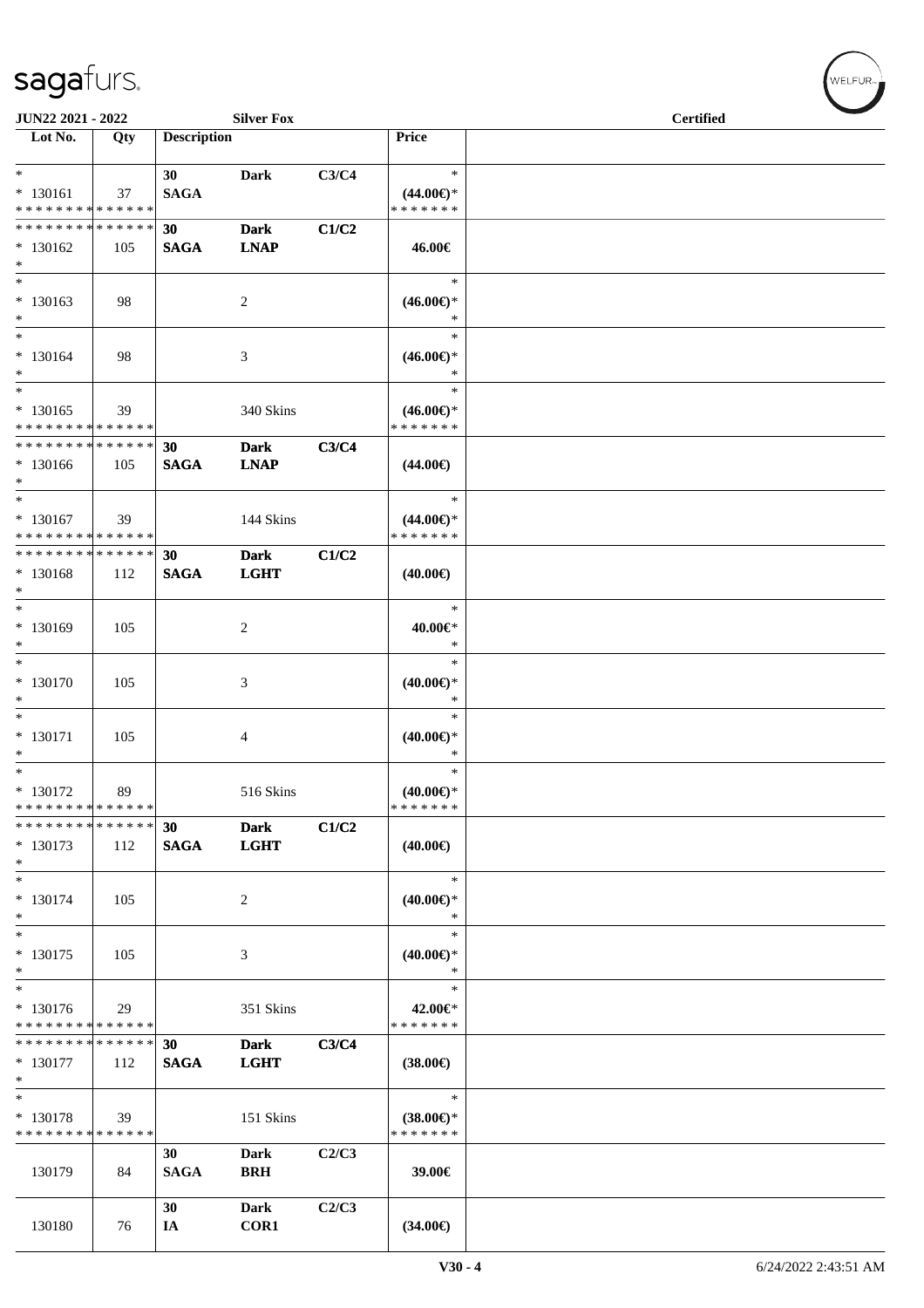| JUN22 2021 - 2022                                                        |     |                                | <b>Silver Fox</b>         |       |                                       | <b>Certified</b> |  |
|--------------------------------------------------------------------------|-----|--------------------------------|---------------------------|-------|---------------------------------------|------------------|--|
| $\overline{\phantom{1}}$ Lot No.                                         | Qty | <b>Description</b>             |                           |       | Price                                 |                  |  |
| ******** <mark>******</mark><br>$* 130181$<br>$*$                        | 105 | 30 <sub>1</sub><br><b>SAGA</b> | <b>MED</b>                | C1/C2 | 53.00€                                |                  |  |
| $\overline{\phantom{0}}$<br>$* 130182$<br>$*$                            | 98  |                                | $\overline{2}$            |       | $\ast$<br>53.00€*<br>$\ast$           |                  |  |
| $*$<br>* 130183<br>$*$                                                   | 98  |                                | 3                         |       | $\ast$<br>53.00€*<br>$\ast$           |                  |  |
| $*$<br>$* 130184$<br>$*$                                                 | 98  |                                | $\overline{4}$            |       | $\ast$<br>53.00€*<br>$\ast$           |                  |  |
| $*$<br>$* 130185$<br>$*$                                                 | 98  |                                | $\mathfrak{S}$            |       | $\ast$<br>52.00€*<br>$\ast$           |                  |  |
| $*$<br>$* 130186$<br>$*$                                                 | 98  |                                | 6                         |       | $\ast$<br>53.00€*<br>$\ast$           |                  |  |
| $*$<br>$* 130187$<br>$*$                                                 | 98  |                                | 7                         |       | $\ast$<br>52.00€*<br>$\ast$           |                  |  |
| $* 130188$<br>$*$<br>$*$                                                 | 98  |                                | 8                         |       | $\ast$<br>52.00€*<br>$\ast$           |                  |  |
| * 130189<br>$*$<br>$\overline{\ast}$                                     | 98  |                                | 9                         |       | $\ast$<br>54.00€*<br>$\ast$<br>$\ast$ |                  |  |
| * 130190<br>$*$                                                          | 98  |                                | 10                        |       | 53.00€*<br>$\ast$                     |                  |  |
| * 130191<br>$*$<br>$*$                                                   | 98  |                                | $11\,$                    |       | $\ast$<br>53.00€*<br>$\ast$<br>$\ast$ |                  |  |
| $* 130192$<br>* * * * * * * * * * * * * *<br>* * * * * * * * * * * * * * | 40  |                                | 1125 Skins                |       | 53.00€*<br>* * * * * * *              |                  |  |
| * 130193<br>$*$                                                          | 105 | 30<br><b>SAGA</b>              | <b>MED</b><br><b>LNAP</b> | C1/C2 | 53.00€                                |                  |  |
| $*$<br>$* 130194$<br>$*$<br>$*$                                          | 98  |                                | $\overline{2}$            |       | $\ast$<br>54.00€*<br>$\ast$<br>$\ast$ |                  |  |
| * 130195<br>* * * * * * * * * * * * * *                                  | 66  |                                | 269 Skins                 |       | 54.00€*<br>* * * * * * *              |                  |  |
| 130196                                                                   | 87  | 30<br><b>SAGA</b>              | $\bf MED$<br>CHA-         | C2/C3 | 42.00€                                |                  |  |
| * * * * * * * * * * * * * *<br>$* 130197$<br>$*$                         | 112 | 30<br><b>SAGA</b>              | <b>MED</b><br><b>LGHT</b> | C1/C2 | 41.00€                                |                  |  |
| $*$<br>$* 130198$<br>$*$<br>$*$                                          | 105 |                                | $\overline{2}$            |       | $\ast$<br>41.00€*<br>$\ast$<br>$\ast$ |                  |  |
| * 130199<br>$*$                                                          | 105 |                                | 3                         |       | 41.00€*<br>$\ast$                     |                  |  |
| $*$<br>$*130200$<br>$*$                                                  | 105 |                                | 4                         |       | $\ast$<br>41.00€*<br>$\ast$           |                  |  |

 $(w$ ELFUR<sub><sup>n</sub></sub></sub></sup>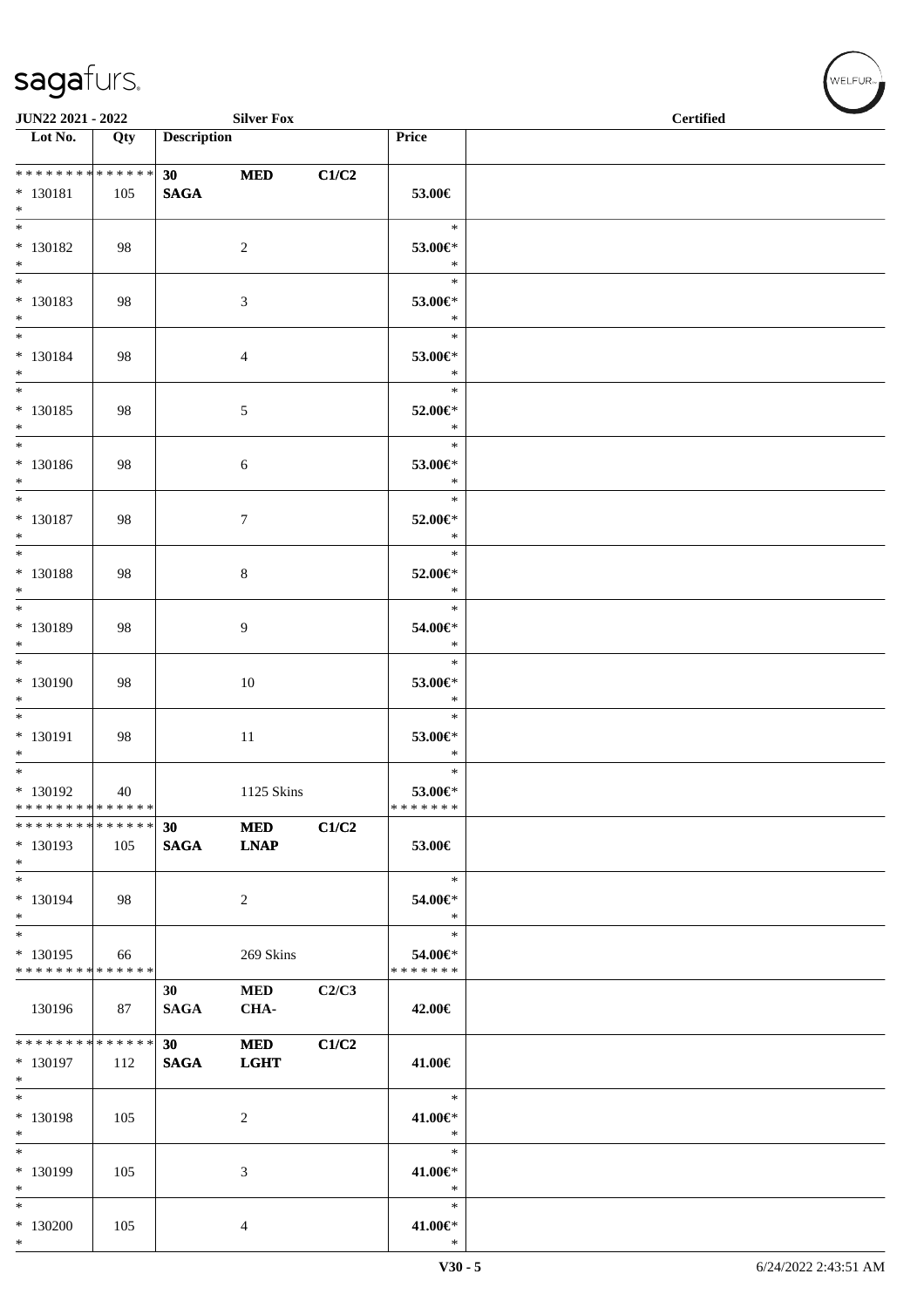| JUN22 2021 - 2022                                            |     |                       | <b>Silver Fox</b>          |       |                                    | <b>Certified</b> |  |
|--------------------------------------------------------------|-----|-----------------------|----------------------------|-------|------------------------------------|------------------|--|
| Lot No.                                                      | Qty | <b>Description</b>    |                            |       | Price                              |                  |  |
| $*$<br>* 130201<br>* * * * * * * * * * * * * *               | 87  | 30<br><b>SAGA</b>     | <b>MED</b><br><b>LGHT</b>  | C1/C2 | $\ast$<br>41.00€*<br>* * * * * * * |                  |  |
| 130202                                                       | 58  | 30<br><b>SAGA</b>     | $\bf MED$<br><b>BRH</b>    | C2/C3 | 40.00€                             |                  |  |
| 130203                                                       | 83  | 30<br>IA              | <b>MED</b><br>COR1         | C2/C3 | 36.00€                             |                  |  |
| * * * * * * * * * * * * * * *<br>$*130204$<br>$*$            | 105 | 30<br><b>SAGA</b>     | <b>PALE</b>                | C1/C2 | 55.00€                             |                  |  |
| $*$<br>* 130205<br>$*$                                       | 98  |                       | 2                          |       | $\ast$<br>56.00€*<br>$\ast$        |                  |  |
| $*$<br>$*130206$<br>$*$                                      | 98  |                       | 3                          |       | $\ast$<br>54.00€*<br>$\ast$        |                  |  |
| $*$<br>* 130207<br>* * * * * * * * * * * * * * *             | 30  |                       | 331 Skins                  |       | $\ast$<br>54.00€*<br>* * * * * * * |                  |  |
| 130208                                                       | 65  | 30<br><b>SAGA</b>     | <b>PALE</b>                | C3/C4 | 47.00€                             |                  |  |
| * * * * * * * * * * * * * * *<br>* 130209<br>$*$             | 98  | 30<br><b>SAGA</b>     | <b>PALE</b><br><b>LNAP</b> | C1/C2 | 53.00€                             |                  |  |
| $\overline{\ }$<br>$* 130210$<br>* * * * * * * * * * * * * * | 23  |                       | 121 Skins                  |       | $\ast$<br>50.00€*<br>* * * * * * * |                  |  |
| * * * * * * * * * * * * * * *<br>$* 130211$<br>$*$           | 112 | 30<br><b>SAGA</b>     | <b>PALE</b><br><b>LGHT</b> | C1/C2 | 43.00€                             |                  |  |
| $*$<br>$* 130212$<br>* * * * * * * * * * * * * * *           | 34  |                       | 146 Skins                  |       | $\ast$<br>43.00€*<br>* * * * * * * |                  |  |
| 130213                                                       | 61  | 30<br>$\mathbf{SAGA}$ | <b>PALE</b><br><b>LGHT</b> | C3    | $(41.00\epsilon)$                  |                  |  |
| 130214                                                       | 62  | 30<br><b>SAGA</b>     | <b>PALE</b><br><b>LGHT</b> | C3/C4 | $(40.00\epsilon)$                  |                  |  |
| 130215                                                       | 87  | 30<br><b>SAGA</b>     | <b>PALE</b><br><b>BRH</b>  | C2/C3 | $(41.00\epsilon)$                  |                  |  |
| 130216                                                       | 88  | 30<br>IA              | PAL/XP<br>COR1             | C2/C3 | 37.00€                             |                  |  |
| * * * * * * * * * * * * * *<br>$* 130217$<br>$*$             | 105 | 30<br><b>SAGA</b>     | $\mathbf{XP}$              | C1/C2 | 57.00€                             |                  |  |
| $*$<br>$* 130218$<br>$*$                                     | 98  |                       | 2                          |       | $\ast$<br>58.00€*<br>$\ast$        |                  |  |
| $\ast$<br>* 130219<br>* * * * * * * * * * * * * *            | 36  |                       | 239 Skins                  |       | $\ast$<br>56.00€*<br>* * * * * * * |                  |  |
| 130220                                                       | 56  | 30<br><b>SAGA</b>     | XP/2XP                     | C3/C4 | 47.00€                             |                  |  |

WELFUR<sub><sup>N</sup></sub>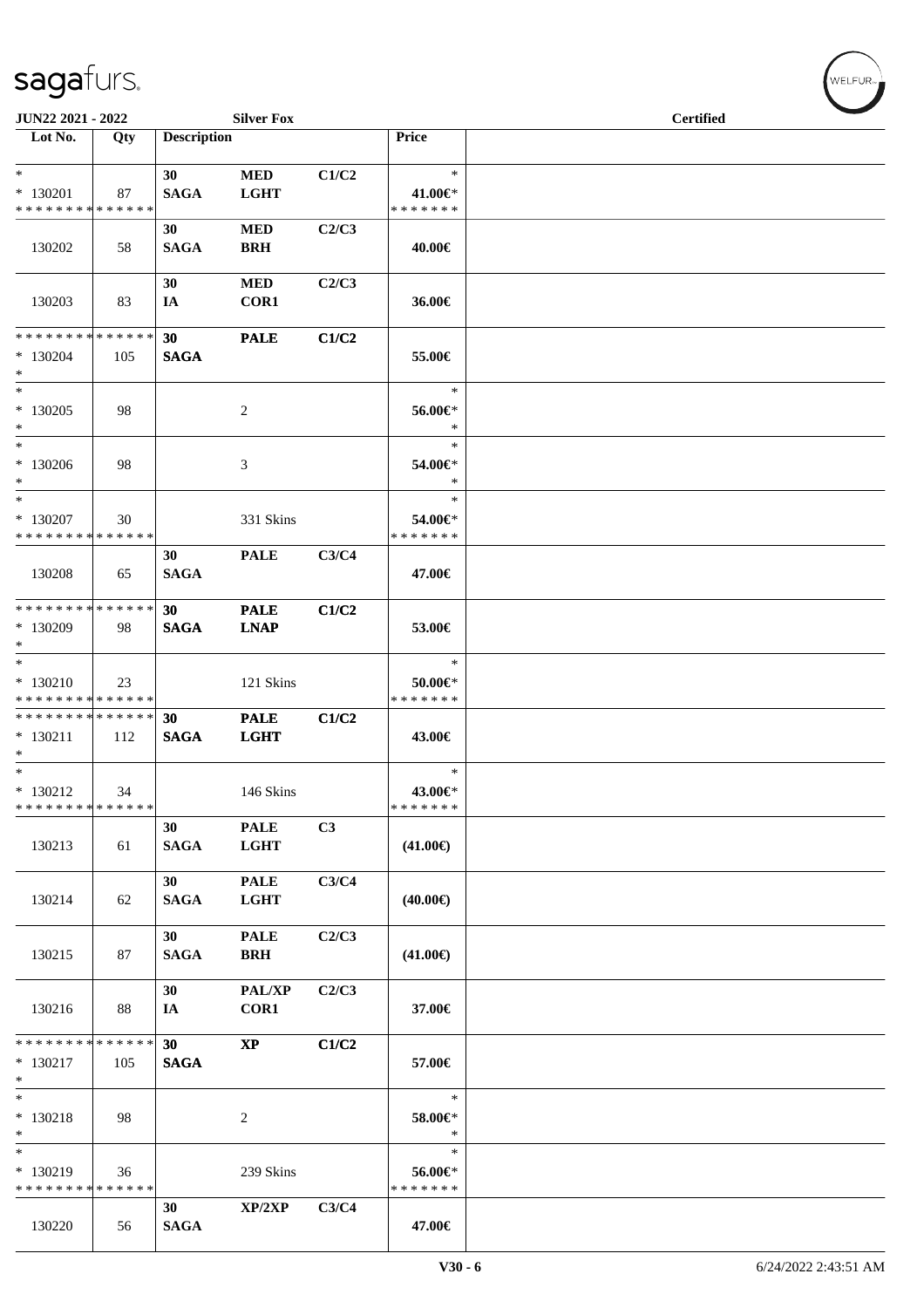| JUN22 2021 - 2022                                         |     |                    | <b>Silver Fox</b>                         |                      |                                                | <b>Certified</b> |  |
|-----------------------------------------------------------|-----|--------------------|-------------------------------------------|----------------------|------------------------------------------------|------------------|--|
| Lot No.                                                   | Qty | <b>Description</b> |                                           |                      | Price                                          |                  |  |
| * * * * * * * * * * * * * *<br>$*130221$<br>$*$           | 112 | 30<br><b>SAGA</b>  | XP/2XP<br><b>LGHT</b>                     | C1/C2                | 43.00€                                         |                  |  |
| $\ast$<br>$*130222$<br>* * * * * * * * * * * * * *        | 54  |                    | 166 Skins                                 |                      | $\ast$<br>43.00€*<br>* * * * * * *             |                  |  |
| 130223                                                    | 111 | 30<br><b>SAGA</b>  | XP/2XP<br><b>BRH</b>                      | C1/C2                | 43.00€                                         |                  |  |
| * * * * * * * * * * * * * *<br>$*130224$<br>$*$<br>$\ast$ | 98  | 30<br><b>SAGA</b>  | 2XP                                       | C1/C2                | 50.00€                                         |                  |  |
| $*130225$<br>* * * * * * * * * * * * * *                  | 27  |                    | 125 Skins                                 |                      | $\ast$<br>50.00€*<br>* * * * * * *             |                  |  |
| * * * * * * * * * * * * * *<br>$*130226$<br>$\ast$        | 98  | 30<br><b>SROY</b>  | <b>XD</b><br><b>SILK</b>                  | C1/C2                | 53.00€                                         |                  |  |
| $\ast$<br>$* 130227$<br>$\ast$                            | 91  |                    | 2                                         |                      | $\ast$<br>52.00€*<br>∗                         |                  |  |
| $\ast$<br>* 130228<br>* * * * * * * * * * * * * *         | 73  |                    | 262 Skins                                 |                      | $\ast$<br>50.00€*<br>* * * * * * *             |                  |  |
| 130229                                                    | 103 | 30<br><b>SROY</b>  | <b>XD</b><br>${\bf SILK}$                 | C1/C2                | (50.00)                                        |                  |  |
| * * * * * * * * * * * * * *<br>* 130230<br>$*$            | 105 | 30<br><b>SROY</b>  | $\boldsymbol{\mathrm{XD}}$<br><b>SILK</b> | C1/C2<br><b>LGHT</b> | $(48.00\epsilon)$                              |                  |  |
| $\ast$<br>$* 130231$<br>* * * * * * * * * * * * * *       | 38  |                    | 143 Skins                                 |                      | $\ast$<br>$(48.00\epsilon)$ *<br>* * * * * * * |                  |  |
| * * * * * * * * * * * * * *<br>$*130232$<br>$\ast$        | 98  | 30<br><b>SROY</b>  | <b>XD</b>                                 | C1/C2                | 55.00€                                         |                  |  |
| $\ast$<br>$*130233$<br>* * * * * * * * * * * * * *        | 22  |                    | 120 Skins                                 |                      | $\ast$<br>53.00€*<br>* * * * * * *             |                  |  |
| 130234                                                    | 59  | 30<br><b>SROY</b>  | <b>XD</b><br><b>LNAP</b>                  | C1/C2                | 48.00€                                         |                  |  |
| * * * * * * * * * * * * * *<br>$*130235$<br>$*$           | 98  | 30<br><b>SROY</b>  | <b>Dark</b><br><b>SILK</b>                | C1/C2                | 52.00€                                         |                  |  |
| $\ast$<br>$*130236$<br>$\ast$                             | 91  |                    | 2                                         |                      | $\ast$<br>52.00€*<br>$\ast$                    |                  |  |
| $\ast$<br>$* 130237$<br>* * * * * * * * * * * * * *       | 58  |                    | 247 Skins                                 |                      | $\ast$<br>54.00€*<br>* * * * * * *             |                  |  |
| 130238                                                    | 54  | 30<br><b>SROY</b>  | Dark<br><b>SILK</b>                       | C3/C4                | 50.00€                                         |                  |  |
| * * * * * * * * * * * * * *<br>$*130239$<br>*             | 105 | 30<br><b>SROY</b>  | <b>Dark</b><br><b>SILK</b>                | C1/C2<br><b>LGHT</b> | (50.00)                                        |                  |  |
| $\ast$<br>$*130240$<br>* * * * * * * * * * * * * *        | 89  |                    | 194 Skins                                 |                      | $\ast$<br>$(50.00 \in )^*$<br>* * * * * * *    |                  |  |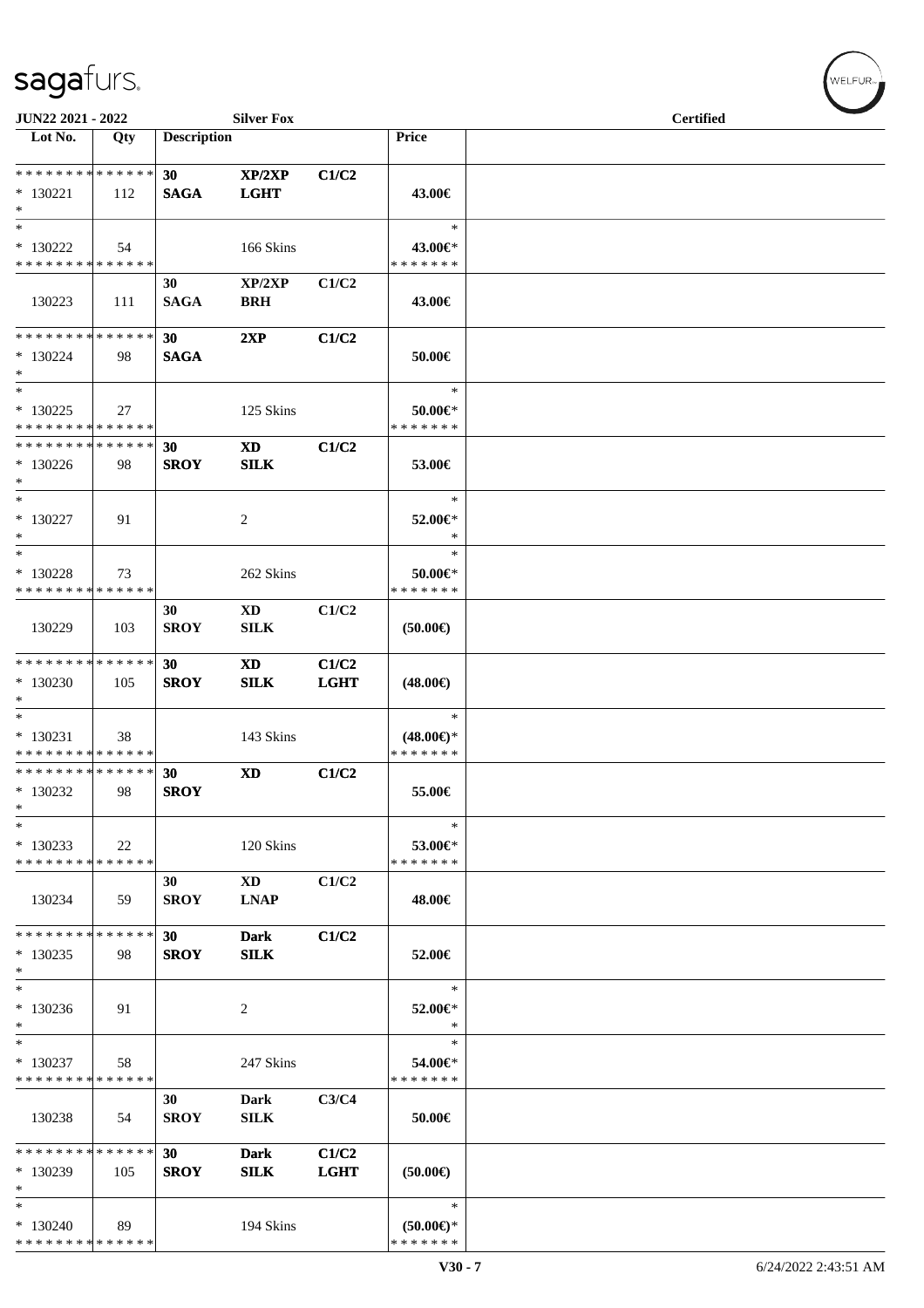| JUN22 2021 - 2022                                                 |     |                    | <b>Silver Fox</b>          |                      |                                                | <b>Certified</b> |  |
|-------------------------------------------------------------------|-----|--------------------|----------------------------|----------------------|------------------------------------------------|------------------|--|
| $\overline{\phantom{1}}$ Lot No.                                  | Qty | <b>Description</b> |                            |                      | Price                                          |                  |  |
| * * * * * * * * * * * * * *<br>$* 130241$<br>$*$                  | 98  | 30<br><b>SROY</b>  | <b>Dark</b>                | C1/C2                | 53.00€                                         |                  |  |
| $\ast$<br>$*130242$<br>$*$                                        | 91  |                    | 2                          |                      | $\ast$<br>54.00€*<br>$\ast$                    |                  |  |
| $\ast$<br>$*130243$<br>$*$                                        | 91  |                    | 3                          |                      | $\ast$<br>54.00€*<br>$\ast$                    |                  |  |
| $\ast$<br>$*130244$<br>* * * * * * * * * * * * * *                | 60  |                    | 340 Skins                  |                      | $\ast$<br>50.00€*<br>* * * * * * *             |                  |  |
| 130245                                                            | 72  | 30<br><b>SROY</b>  | Dark                       | C3/C4                | $(48.00\epsilon)$                              |                  |  |
| * * * * * * * * * * * * * * *<br>$*130246$<br>$*$                 | 98  | 30<br><b>SROY</b>  | $\bf MED$<br><b>SILK</b>   | C1/C2                | 54.00€                                         |                  |  |
| $*$<br>$* 130247$<br>$*$                                          | 91  |                    | $\overline{c}$             |                      | $\ast$<br>54.00€*<br>$\ast$                    |                  |  |
| $*$<br>$* 130248$<br>$*$                                          | 91  |                    | 3                          |                      | $\ast$<br>54.00€*<br>$\ast$                    |                  |  |
| $*$<br>* 130249<br>* * * * * * * * * * * * * *                    | 60  |                    | 340 Skins                  |                      | $\ast$<br>54.00€*<br>* * * * * * *             |                  |  |
| * * * * * * * * * * * * * *<br>$*130250$<br>$*$                   | 105 | 30<br><b>SROY</b>  | <b>MED</b><br><b>SILK</b>  | C1/C2<br><b>LGHT</b> | $(52.00\epsilon)$                              |                  |  |
| $*$<br>$* 130251$<br>* * * * * * * * * * * * * *                  | 52  |                    | 157 Skins                  |                      | $\ast$<br>$(52.00\epsilon)$ *<br>* * * * * * * |                  |  |
| * * * * * * * * * * * * * * *<br>$*130252$<br>$\ast$              | 98  | 30<br><b>SROY</b>  | <b>MED</b>                 | C1/C2                | $60.00 \in$                                    |                  |  |
| $\ast$<br>$*130253$<br>* * * * * * * * <mark>* * * * * * *</mark> | 24  |                    | 122 Skins                  |                      | $\ast$<br>59.00€*<br>* * * * * * *             |                  |  |
| * * * * * * * * * * * * * *<br>$*130254$<br>$*$                   | 98  | 30<br><b>SROY</b>  | <b>PALE</b><br><b>SILK</b> | C1/C2                | 58.00€                                         |                  |  |
| $\ast$<br>$*130255$<br>* * * * * * * * * * * * * *                | 69  |                    | 167 Skins                  |                      | $\ast$<br>58.00€*<br>* * * * * * *             |                  |  |
| 130256                                                            | 100 | 30<br><b>SROY</b>  | <b>PALE</b><br><b>SILK</b> | C1/C2<br><b>LGHT</b> | $(54.00\epsilon)$                              |                  |  |
| * * * * * * * * * * * * * *<br>$*130257$<br>$*$                   | 98  | 30<br><b>SROY</b>  | <b>PALE</b>                | C1/C2                | 56.00€                                         |                  |  |
| $\ast$<br>$* 130258$<br>$\ast$                                    | 77  |                    | 2                          |                      | $\ast$<br>56.00€*<br>$\ast$                    |                  |  |
| $\ast$<br>* 130259<br>* * * * * * * * * * * * * *                 | 24  |                    | 199 Skins                  |                      | $\ast$<br>57.00€*<br>* * * * * * *             |                  |  |
| * * * * * * * * * * * * * *<br>$*130260$<br>$\ast$                | 98  | 30<br><b>SROY</b>  | $\mathbf{XP}$              | C1/C2                | 58.00€                                         |                  |  |

 $w$ ELFUR<sub>m</sub>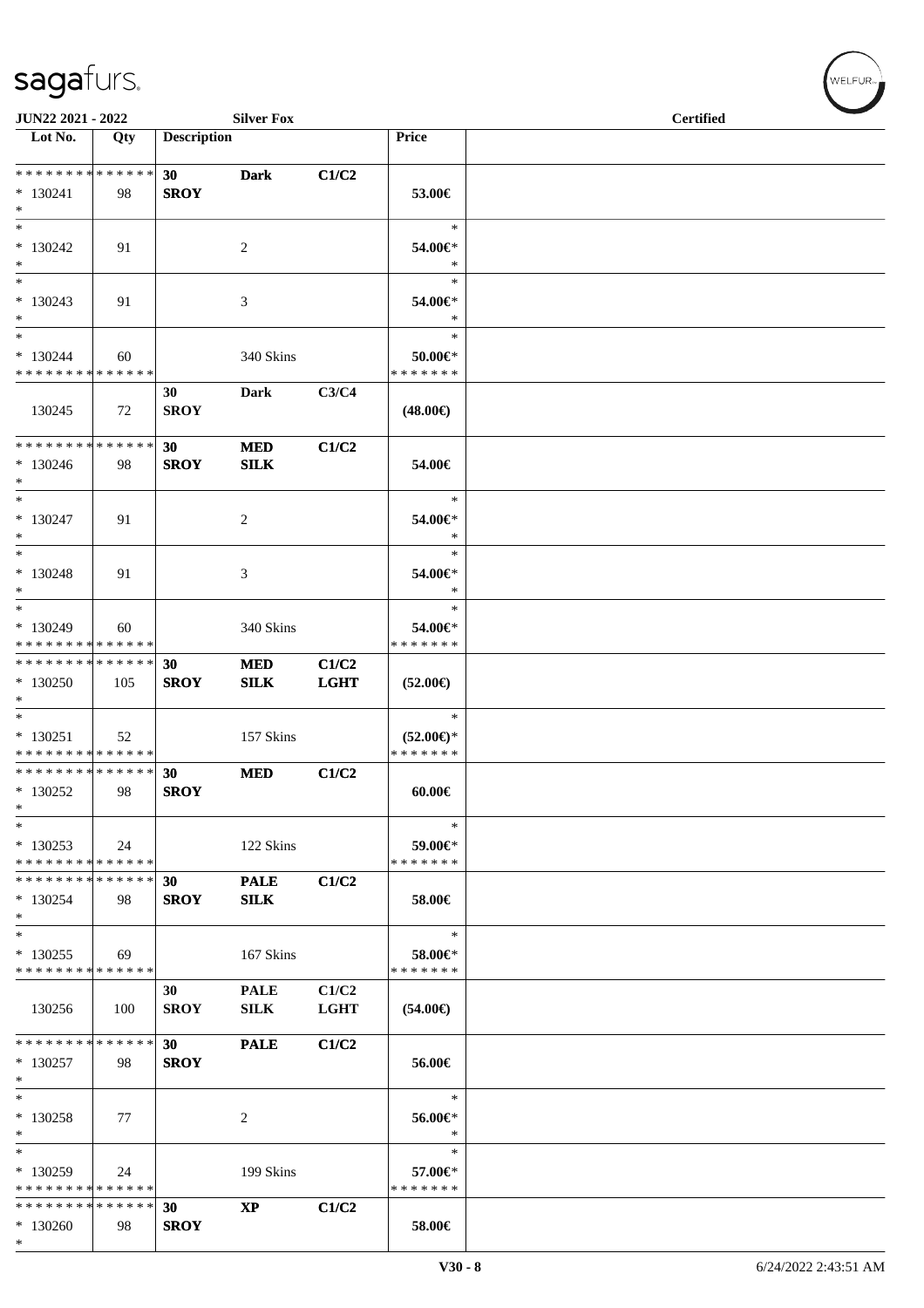| sagafurs.                     |     |                    |                            |                      |                    | WELFUR <sub>™</sub> |
|-------------------------------|-----|--------------------|----------------------------|----------------------|--------------------|---------------------|
| JUN22 2021 - 2022             |     |                    | <b>Silver Fox</b>          |                      |                    | <b>Certified</b>    |
| Lot No.                       | Qty | <b>Description</b> |                            |                      | Price              |                     |
| $\ast$                        |     | 30                 | <b>XP</b>                  | C1/C2                | ∗                  |                     |
| $* 130261$                    | 72  | <b>SROY</b>        |                            |                      | 58.00€*            |                     |
| * * * * * * * * * * * * * * * |     |                    |                            |                      | *******            |                     |
| 130262                        | 81  | 30<br><b>SROY</b>  | XP/2XP<br><b>SILK</b>      | C1/C2                | 57.00€             |                     |
| 130263                        | 47  | 30<br><b>SROY</b>  | XP/2XP<br><b>SILK</b>      | C1/C2<br><b>LGHT</b> | 55.00€             |                     |
| 130264                        | 6   | 30<br><b>LUMI</b>  | <b>PALE</b><br><b>HEAV</b> | C1<br><b>TOP</b>     | $(320.00\epsilon)$ |                     |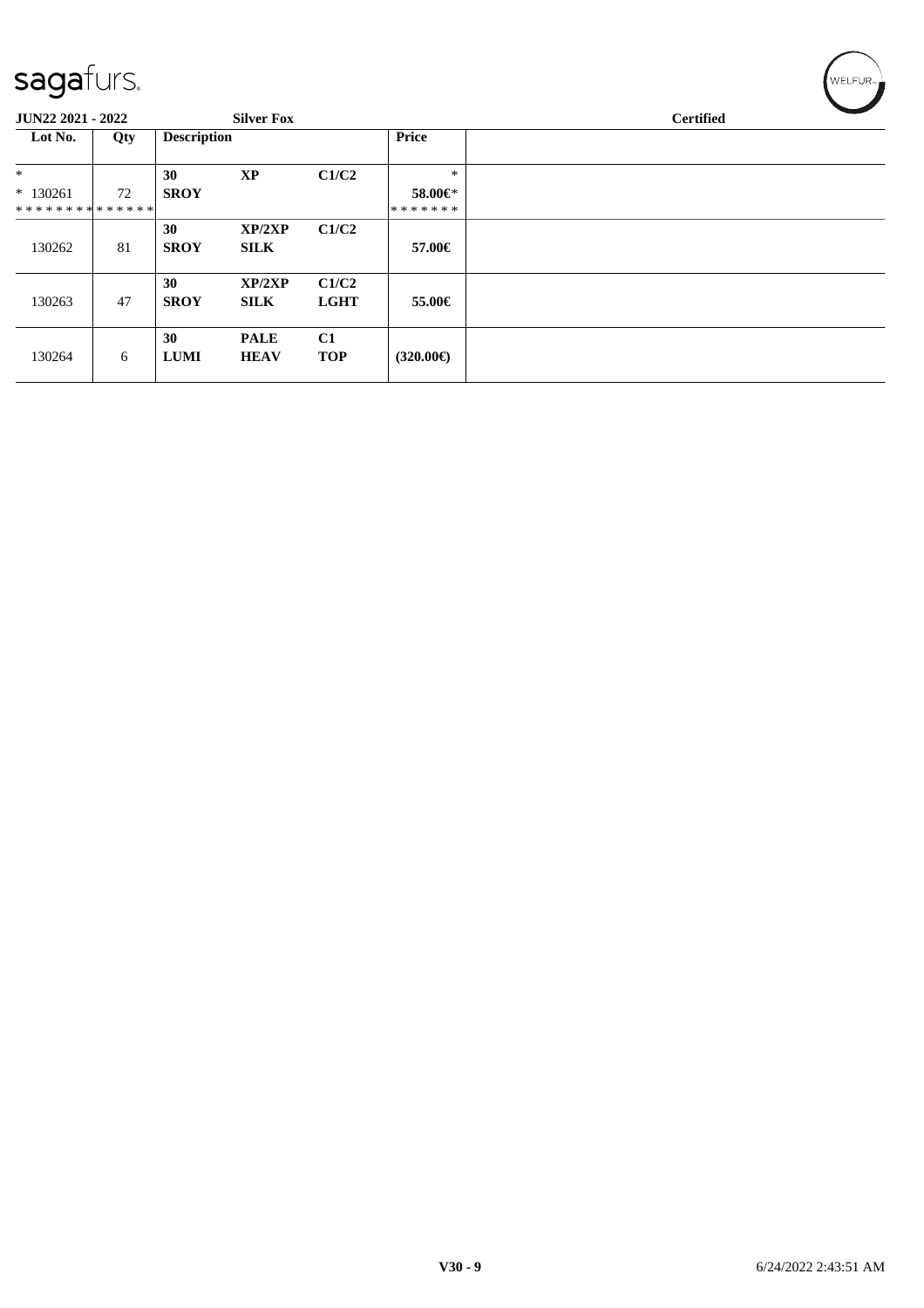| JUN22 2021 - 2022                        |     |                       | <b>Silver Fox</b>                   |       |                               | <b>Certified</b> |  |
|------------------------------------------|-----|-----------------------|-------------------------------------|-------|-------------------------------|------------------|--|
| Lot No.                                  | Qty | <b>Description</b>    |                                     |       | Price                         |                  |  |
|                                          |     |                       |                                     |       |                               |                  |  |
|                                          |     | 20                    | 2XD                                 | C2/C3 |                               |                  |  |
| 130321                                   | 58  | SI                    | <b>LNAP</b>                         |       | $(27.00\epsilon)$             |                  |  |
|                                          |     |                       |                                     |       |                               |                  |  |
| * * * * * * * * * * * * * *              |     | 20                    | $\mathbf{X}\mathbf{D}$              | C1/C2 |                               |                  |  |
| * 130322                                 | 119 | SI                    |                                     |       | 29.00€                        |                  |  |
| $\ast$                                   |     |                       |                                     |       |                               |                  |  |
| $\ast$                                   |     |                       |                                     |       | $\ast$                        |                  |  |
| $*130323$<br>* * * * * * * * * * * * * * | 26  |                       | 145 Skins                           |       | 29.00€*<br>* * * * * * *      |                  |  |
|                                          |     |                       | $\mathbf{X}\mathbf{D}$              |       |                               |                  |  |
| 130324                                   | 110 | 20<br>SI              | <b>LNAP</b>                         | C1/C2 | $(29.00\epsilon)$             |                  |  |
|                                          |     |                       |                                     |       |                               |                  |  |
|                                          |     | 20                    | <b>XD</b>                           | C3/C4 |                               |                  |  |
| 130325                                   | 67  | SI                    | <b>LNAP</b>                         |       | $(27.00\epsilon)$             |                  |  |
|                                          |     |                       |                                     |       |                               |                  |  |
|                                          |     | 20                    | <b>XD</b>                           | C2/C3 |                               |                  |  |
| 130326                                   | 59  | SI                    | <b>LGHT</b>                         |       | 26.00€                        |                  |  |
|                                          |     |                       |                                     |       |                               |                  |  |
|                                          |     | 20                    | $\bold{X}\bold{D}/\bold{D}\bold{K}$ | C2/C3 |                               |                  |  |
| 130327                                   | 89  | $\mathbf{I}$ <b>B</b> | COR1                                |       | $(20.00\epsilon)$             |                  |  |
| * * * * * * * * * * * * * * *            |     |                       |                                     |       |                               |                  |  |
|                                          |     | 20                    | <b>Dark</b>                         | C1/C2 |                               |                  |  |
| * 130328<br>$\ast$                       | 119 | SI                    |                                     |       | 31.00€                        |                  |  |
| $\ast$                                   |     |                       |                                     |       | $\ast$                        |                  |  |
| * 130329                                 | 78  |                       | 197 Skins                           |       | 31.00€*                       |                  |  |
| * * * * * * * * * * * * * *              |     |                       |                                     |       | * * * * * * *                 |                  |  |
|                                          |     | 20                    | <b>Dark</b>                         | C3/C4 |                               |                  |  |
| 130330                                   | 91  | SI                    |                                     |       | $(29.00\epsilon)$             |                  |  |
|                                          |     |                       |                                     |       |                               |                  |  |
| * * * * * * * * * * * * * *              |     | 20                    | <b>Dark</b>                         | C1/C2 |                               |                  |  |
| * 130331                                 | 119 | SI                    | <b>LNAP</b>                         |       | 31.00€                        |                  |  |
| $*$<br>$*$                               |     |                       |                                     |       | $\ast$                        |                  |  |
| $* 130332$                               |     |                       | 151 Skins                           |       | $31.00 \in$ *                 |                  |  |
| * * * * * * * * * * * * * *              | 32  |                       |                                     |       | * * * * * * *                 |                  |  |
|                                          |     | 20                    | Dark                                | C3/C4 |                               |                  |  |
| 130333                                   | 79  | SI                    | <b>LNAP</b>                         |       | 29.00€                        |                  |  |
|                                          |     |                       |                                     |       |                               |                  |  |
|                                          |     | 20                    | Dark                                | C2/C3 |                               |                  |  |
| 130334                                   | 64  | SI                    | <b>LGHT</b>                         |       | $(28.00\epsilon)$             |                  |  |
|                                          |     |                       |                                     |       |                               |                  |  |
| * * * * * * * * * * * * * *              |     | 20                    | <b>MED</b>                          | C2/C3 |                               |                  |  |
| $*130335$                                | 119 | SI                    |                                     |       | $(31.00\epsilon)$             |                  |  |
| $*$<br>$\ast$                            |     |                       |                                     |       | $\ast$                        |                  |  |
| $*130336$                                |     |                       |                                     |       |                               |                  |  |
| $*$                                      | 112 |                       | 2                                   |       | $(31.00\epsilon)$ *<br>$\ast$ |                  |  |
| $\ast$                                   |     |                       |                                     |       | $\ast$                        |                  |  |
| * 130337                                 | 81  |                       | 312 Skins                           |       | $(31.00\epsilon)$ *           |                  |  |
| * * * * * * * * * * * * * *              |     |                       |                                     |       | * * * * * * *                 |                  |  |
| * * * * * * * * * * * * * *              |     | <b>20</b>             | <b>MED</b>                          | C2/C3 |                               |                  |  |
| * 130338                                 | 119 | SI                    | <b>LNAP</b>                         |       | $(31.00\epsilon)$             |                  |  |
| $\ast$                                   |     |                       |                                     |       |                               |                  |  |
| $\ast$                                   |     |                       |                                     |       | $\ast$                        |                  |  |
| * 130339                                 | 41  |                       | 160 Skins                           |       | $(31.00\epsilon)$ *           |                  |  |
| * * * * * * * * * * * * * *              |     |                       |                                     |       | * * * * * * *                 |                  |  |
|                                          |     | 20                    | <b>PALE</b>                         | C2/C3 |                               |                  |  |
| 130340                                   | 125 | SI                    |                                     |       | $(32.00\epsilon)$             |                  |  |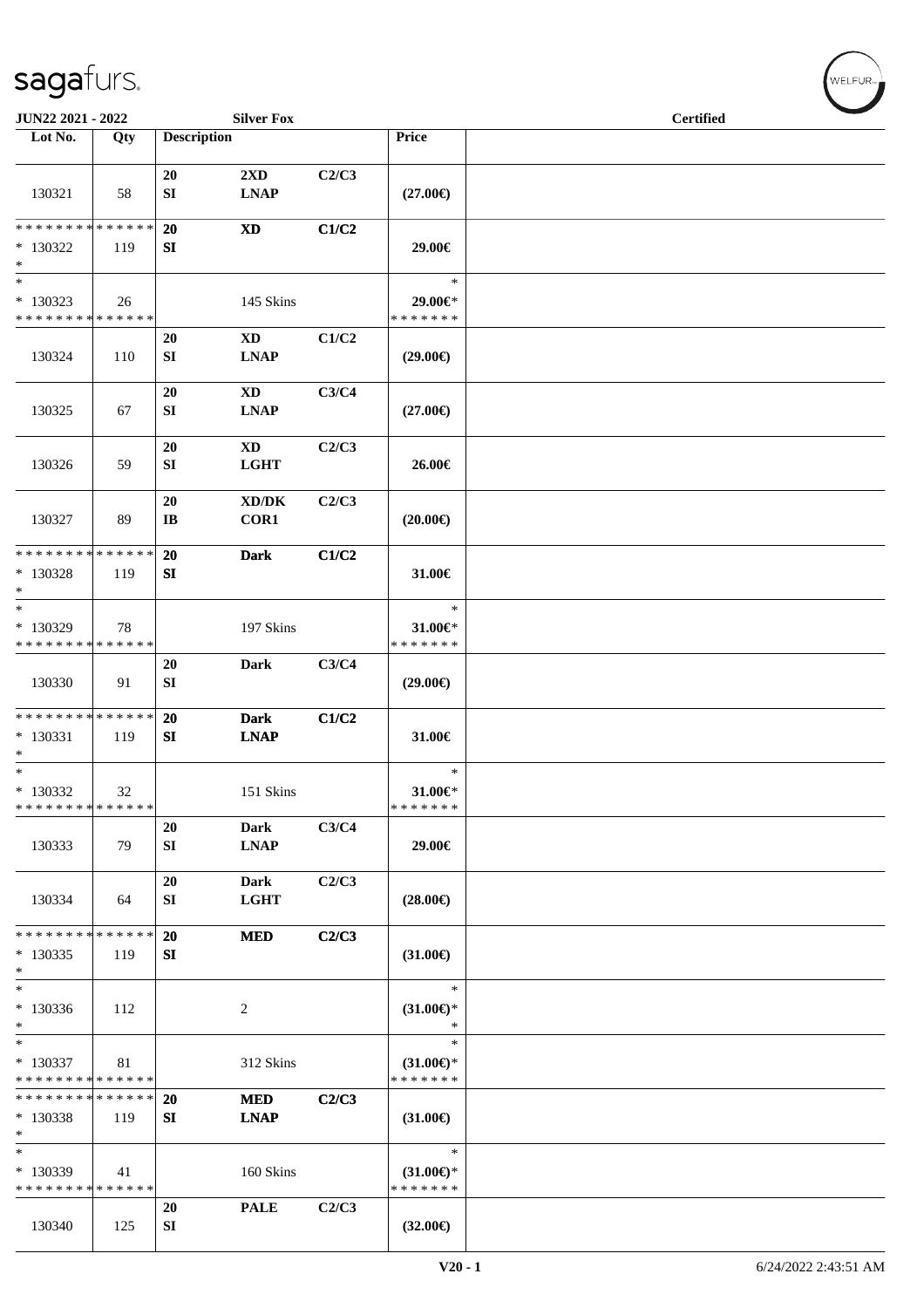| JUN22 2021 - 2022                                   |     |                       | <b>Silver Fox</b>                      |       |                                                | <b>Certified</b> |  |
|-----------------------------------------------------|-----|-----------------------|----------------------------------------|-------|------------------------------------------------|------------------|--|
| Lot No.                                             | Qty | <b>Description</b>    |                                        |       | Price                                          |                  |  |
| 130341                                              | 58  | 20<br>SI              | <b>PALE</b><br><b>LNAP</b>             | C2/C3 | 32.00€                                         |                  |  |
| 130342                                              | 63  | 20<br>SI              | $\mathbf{XP}$                          | C1/C2 | 33.00€                                         |                  |  |
| 130343                                              | 112 | 20<br>SI              | XP/2XP                                 | C2/C3 | $(32.00\epsilon)$                              |                  |  |
| 130344                                              | 55  | 20<br>$\mathbf{SAGA}$ | 4 <sub>AD</sub>                        | C2/C3 | $(32.00\epsilon)$                              |                  |  |
| * * * * * * * * * * * * * * *<br>$* 130345$<br>$*$  | 98  | 20<br><b>SAGA</b>     | $2\mathbf{X}\mathbf{D}$                | C2/C3 | $(35.00\epsilon)$                              |                  |  |
| $\ast$<br>$*130346$<br>* * * * * * * * * * * * * *  | 32  |                       | 130 Skins                              |       | $\ast$<br>$(35.00\epsilon)$ *<br>* * * * * * * |                  |  |
| 130347                                              | 79  | 20<br><b>SAGA</b>     | $2\mathbf{X}\mathbf{D}$<br><b>LGHT</b> | C2/C3 | $(29.00\epsilon)$                              |                  |  |
| * * * * * * * * * * * * * * *<br>* 130348<br>$\ast$ | 112 | 20<br><b>SAGA</b>     | <b>XD</b>                              | C1/C2 | $(38.00\epsilon)$                              |                  |  |
| $*$<br>$* 130349$<br>$*$                            | 105 |                       | 2                                      |       | $\ast$<br>$(38.00\epsilon)$ *<br>$\ast$        |                  |  |
| $\overline{\ast}$<br>$*130350$<br>$\ast$            | 105 |                       | $\ensuremath{\mathfrak{Z}}$            |       | $\ast$<br>$(38.00\epsilon)$ *<br>$\ast$        |                  |  |
| $*$<br>$* 130351$<br>* * * * * * * * * * * * * *    | 86  |                       | 408 Skins                              |       | $\ast$<br>$(38.00\epsilon)$ *<br>* * * * * * * |                  |  |
| 130352                                              | 85  | 20<br><b>SAGA</b>     | $\mathbf{X}\mathbf{D}$                 | C3    | $(36.00\epsilon)$                              |                  |  |
| 130353                                              | 118 | 20<br><b>SAGA</b>     | $\mathbf{X}\mathbf{D}$                 | C3/C4 | $(36.00\epsilon)$                              |                  |  |
| 130354                                              | 57  | 20<br><b>SAGA</b>     | $\mathbf{X}\mathbf{D}$<br><b>LNAP</b>  | C1/C2 | 38.00€                                         |                  |  |
| * * * * * * * * * * * * * * *<br>$*130355$<br>$*$   | 119 | 20<br><b>SAGA</b>     | <b>XD</b><br><b>LGHT</b>               | C1/C2 | $(32.00\epsilon)$                              |                  |  |
| $\overline{\phantom{0}}$<br>$*130356$<br>$*$        | 112 |                       | 2                                      |       | $\ast$<br>32.00€*<br>$\ast$                    |                  |  |
| $*$<br>$* 130357$<br>$*$                            | 112 |                       | 3                                      |       | $\ast$<br>32.00€*<br>$\ast$                    |                  |  |
| $*$<br>* 130358<br>* * * * * * * * * * * * * * *    | 78  |                       | 421 Skins                              |       | $\ast$<br>32.00€*<br>* * * * * * *             |                  |  |
| * * * * * * * * * * * * * *<br>$*130359$<br>$*$     | 119 | 20<br><b>SAGA</b>     | $\mathbf{X}\mathbf{D}$<br><b>LGHT</b>  | C1/C2 | $(32.00\epsilon)$                              |                  |  |
| $*$<br>$*130360$<br>$*$                             | 112 |                       | $\overline{c}$                         |       | $\ast$<br>$(32.00\epsilon)$ *<br>$\ast$        |                  |  |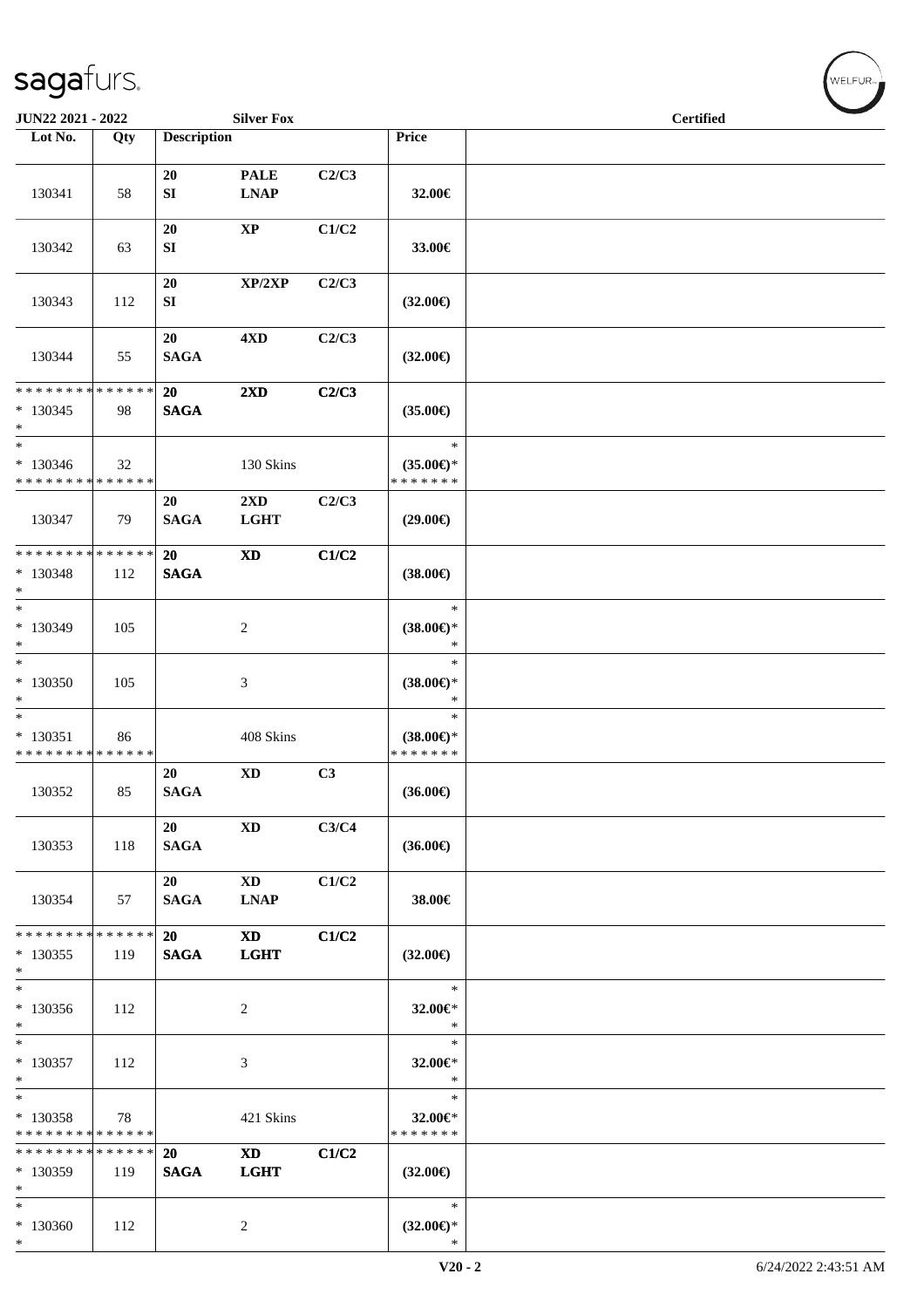| JUN22 2021 - 2022                                 |                    |                       | <b>Silver Fox</b>                           |                |                                                | $\overline{\phantom{a}}$<br><b>Certified</b> |
|---------------------------------------------------|--------------------|-----------------------|---------------------------------------------|----------------|------------------------------------------------|----------------------------------------------|
| Lot No.                                           | Qty                | <b>Description</b>    |                                             |                | Price                                          |                                              |
| $*$<br>$* 130361$<br>$\ast$                       | 112                | 20<br><b>SAGA</b>     | $\mathbf{X}\mathbf{D}$<br><b>LGHT</b>       | C1/C2          | $\ast$<br>$(32.00\epsilon)$ *<br>$\ast$        |                                              |
| $\ast$<br>$*130362$<br>$\ast$                     | 112                |                       | 4                                           |                | $\ast$<br>$(32.00\epsilon)$ *<br>$\ast$        |                                              |
| $\ast$<br>* 130363<br>* * * * * * * * * * * * * * | 58                 |                       | 513 Skins                                   |                | $\ast$<br>$(32.00\epsilon)$ *<br>* * * * * * * |                                              |
| 130364                                            | 73                 | 20<br><b>SAGA</b>     | $\mathbf{X}\mathbf{D}$<br><b>LGHT</b>       | C <sub>3</sub> | (30.00)                                        |                                              |
| * * * * * * * * * * * * * * *<br>$*130365$<br>$*$ | 119                | 20<br>$\mathbf{SAGA}$ | $\mathbf{X}\mathbf{D}$<br><b>LGHT</b>       | C3/C4          | (30.00)                                        |                                              |
| $*$<br>* 130366<br>* * * * * * * * * * * * * *    | 24                 |                       | 143 Skins                                   |                | $\ast$<br>$(30.00\epsilon)$ *<br>* * * * * * * |                                              |
| 130367                                            | 77                 | 20<br>IA              | $\mathbf{X}\mathbf{D}$<br>COR1              | C2/C3          | $(29.00\epsilon)$                              |                                              |
| 130368                                            | 69                 | 20<br><b>SAGA</b>     | $\bold{X}\bold{D}/\bold{D}\bold{K}$<br>CHA- | C2/C3          | $(34.00\epsilon)$                              |                                              |
| 130369                                            | 92                 | 20<br><b>SAGA</b>     | XD/DK<br><b>BRH</b>                         | C2/C3          | $(32.00\epsilon)$                              |                                              |
| * * * * * * * * * * * * * *<br>* 130370<br>$\ast$ | 112                | 20<br><b>SAGA</b>     | <b>Dark</b>                                 | C1/C2          | $(40.00\epsilon)$                              |                                              |
| $\ast$<br>$* 130371$<br>$\ast$                    | 105                |                       | $\boldsymbol{2}$                            |                | $\ast$<br>$(40.00\epsilon)$ *<br>$\ast$        |                                              |
| $*$<br>$* 130372$<br>$\ast$                       | 105                |                       | 3                                           |                | $\ast$<br>$(40.00\epsilon)$ *<br>$\ast$        |                                              |
| $\ast$<br>* 130373<br>$\ast$                      | 105                |                       | 4                                           |                | $\ast$<br>$(40.00\epsilon)$ *<br>$\ast$        |                                              |
| $\ast$<br>* 130374<br>$\ast$                      | 105                |                       | 5                                           |                | $\ast$<br>$(40.00\epsilon)$ *<br>$\ast$        |                                              |
| $\ast$<br>* 130375<br>$\ast$                      | 105                |                       | 6                                           |                | $\ast$<br>$(40.00\epsilon)$ *<br>$\ast$        |                                              |
| $\overline{\ast}$<br>* 130376<br>$*$              | 105                |                       | 7                                           |                | $\ast$<br>$(40.00\epsilon)$ *<br>$\ast$        |                                              |
| $\ast$<br>* 130377<br>* * * * * * * *             | 43<br>* * * * * *  |                       | 785 Skins                                   |                | $\ast$<br>$(40.00\epsilon)$ *<br>* * * * * * * |                                              |
| * * * * * * * *<br>* 130378<br>$*$                | * * * * * *<br>112 | 20<br><b>SAGA</b>     | <b>Dark</b>                                 | C3             | $(38.00\epsilon)$                              |                                              |
| $\ast$<br>* 130379<br>* * * * * * * * * * * * * * | 32                 |                       | 144 Skins                                   |                | $\ast$<br>$(38.00\epsilon)$ *<br>* * * * * * * |                                              |
| * * * * * * * * * * * * * *<br>* 130380<br>$*$    | 112                | 20<br><b>SAGA</b>     | <b>Dark</b>                                 | C3/C4          | $(38.00\epsilon)$                              |                                              |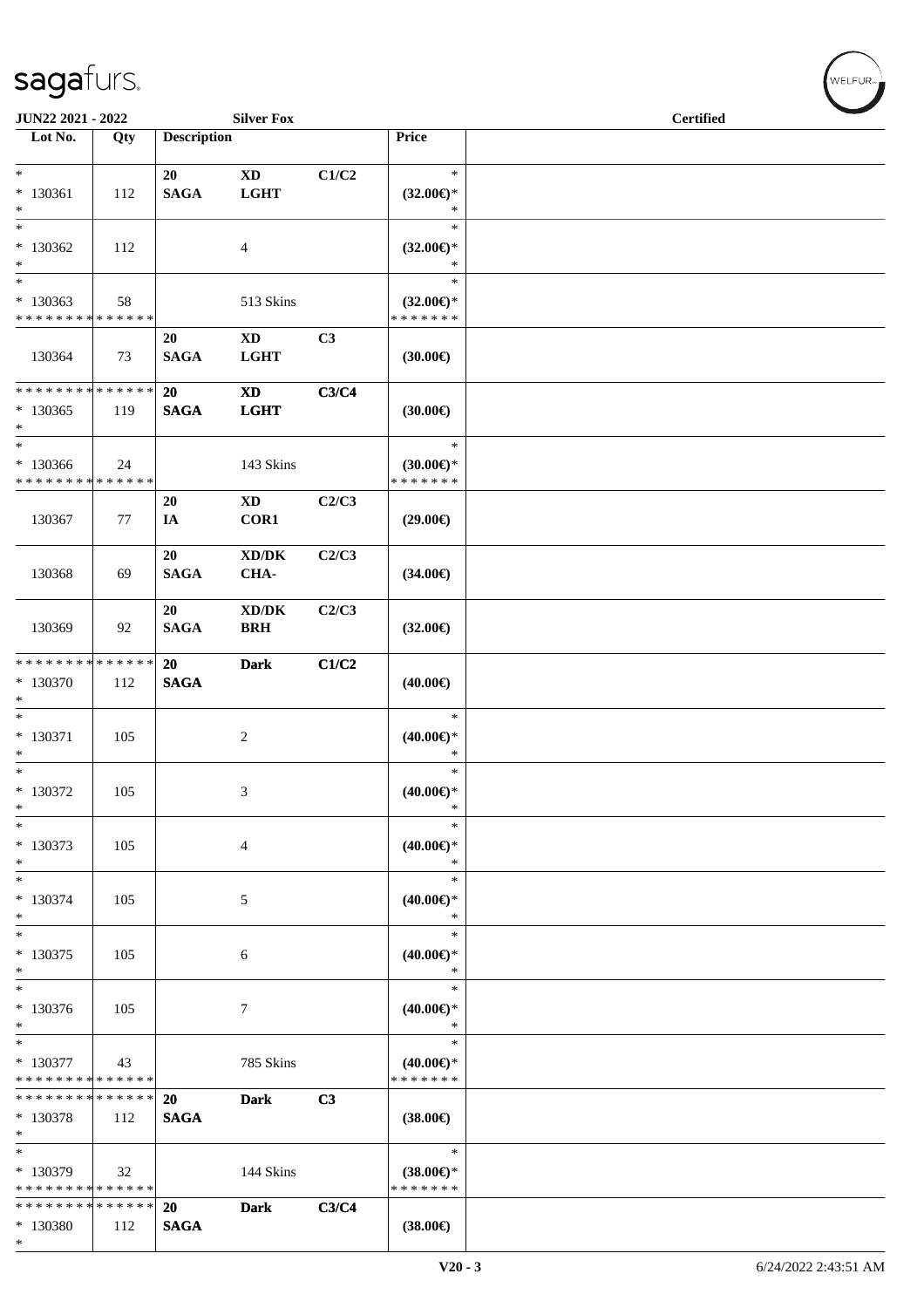| JUN22 2021 - 2022                                  |     |                          | <b>Silver Fox</b>          |                |                                                | <b>Certified</b> |
|----------------------------------------------------|-----|--------------------------|----------------------------|----------------|------------------------------------------------|------------------|
| Lot No.                                            | Qty | <b>Description</b>       |                            |                | Price                                          |                  |
| $*$<br>* 130381<br>* * * * * * * * * * * * * *     | 88  | 20<br><b>SAGA</b>        | <b>Dark</b>                | C3/C4          | $\ast$<br>$(38.00\epsilon)$ *<br>* * * * * * * |                  |
| * * * * * * * * * * * * * *<br>* 130382<br>$*$     | 112 | 20<br><b>SAGA</b>        | <b>Dark</b><br><b>LNAP</b> | C1/C2          | $(41.00\epsilon)$                              |                  |
| $*$<br>* 130383<br>* * * * * * * * * * * * * *     | 23  |                          | 135 Skins                  |                | $\ast$<br>$(41.00\epsilon)$ *<br>* * * * * * * |                  |
| 130384                                             | 68  | 20<br><b>SAGA</b>        | Dark<br><b>LNAP</b>        | C3/C4          | $(39.00\epsilon)$                              |                  |
| * * * * * * * * * * * * * * *<br>$*$ 130385<br>$*$ | 119 | 20<br><b>SAGA</b>        | <b>Dark</b><br><b>LGHT</b> | C1/C2          | 34.00€                                         |                  |
| $*$<br>* 130386<br>$*$                             | 112 |                          | $\overline{c}$             |                | $\ast$<br>34.00€*<br>$\ast$                    |                  |
| $*$<br>$* 130387$<br>$*$                           | 112 |                          | 3                          |                | $\ast$<br>34.00€*<br>$\ast$                    |                  |
| $*$<br>$* 130388$<br>$*$                           | 112 |                          | 4                          |                | $\ast$<br>34.00€*<br>$\ast$                    |                  |
| $*$<br>* 130389<br>* * * * * * * * * * * * * *     | 122 |                          | 577 Skins                  |                | $\ast$<br>34.00€*<br>* * * * * * *             |                  |
| 130390                                             | 100 | 20<br><b>SAGA</b>        | Dark<br><b>LGHT</b>        | C <sub>3</sub> | $(32.00\epsilon)$                              |                  |
| * * * * * * * * * * * * * * *<br>$* 130391$<br>$*$ | 119 | 20<br><b>SAGA</b>        | <b>Dark</b><br><b>LGHT</b> | C3/C4          | $(32.00\epsilon)$                              |                  |
| $*$<br>$*130392$<br>* * * * * * * * * * * * * * *  | 59  |                          | 178 Skins                  |                | $\ast$<br>$(32.00\epsilon)$ *<br>*******       |                  |
| * * * * * * * * * * * * * *<br>* 130393<br>$*$     | 112 | 20<br>IA                 | <b>Dark</b><br>COR1        | C2/C3          | $(32.00\epsilon)$                              |                  |
| $*$<br>* 130394<br>* * * * * * * * * * * * * *     | 22  |                          | 134 Skins                  |                | $\ast$<br>$(32.00\epsilon)$ *<br>* * * * * * * |                  |
| * * * * * * * * * * * * * *<br>* 130395<br>$*$     | 112 | <b>20</b><br><b>SAGA</b> | <b>MED</b>                 | C1/C2          | 41.00€                                         |                  |
| $*$<br>* 130396<br>$*$                             | 105 |                          | 2                          |                | $\ast$<br>42.00€*<br>$\ast$                    |                  |
| $\ast$<br>* 130397<br>$*$                          | 105 |                          | 3                          |                | $\ast$<br>42.00€*<br>$\ast$                    |                  |
| $*$<br>* 130398<br>$*$                             | 105 |                          | 4                          |                | $\ast$<br>41.00€*<br>$\ast$                    |                  |
| $\ast$<br>* 130399<br>$*$                          | 105 |                          | 5                          |                | $\ast$<br>42.00€*<br>$\ast$                    |                  |
| $*$<br>$*130400$<br>$*$                            | 105 |                          | 6                          |                | $\ast$<br>41.00€*<br>$\ast$                    |                  |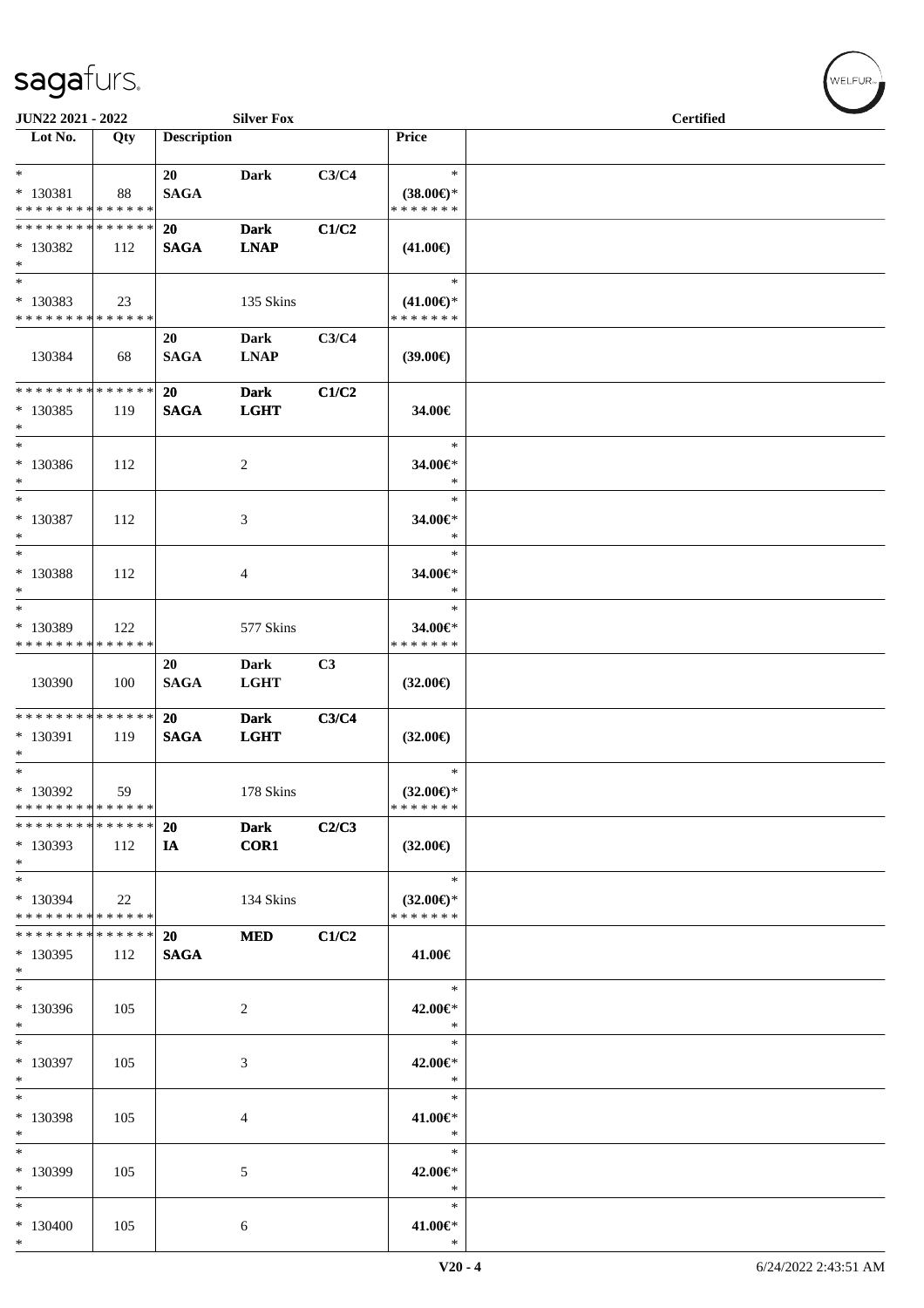| JUN22 2021 - 2022                                                 |      |                          | <b>Silver Fox</b>           |       |                                         | <b>Certified</b> |
|-------------------------------------------------------------------|------|--------------------------|-----------------------------|-------|-----------------------------------------|------------------|
| Lot No.                                                           | Qty  | <b>Description</b>       |                             |       | Price                                   |                  |
| $*$                                                               |      | 20                       | <b>MED</b>                  | C1/C2 | $\ast$                                  |                  |
| $* 130401$<br>$*$                                                 | 105  | <b>SAGA</b>              |                             |       | 41.00€*<br>$\ast$                       |                  |
| $*$<br>* 130402<br>$*$                                            | 105  |                          | 8                           |       | $\ast$<br>41.00€*<br>$\ast$             |                  |
| $*$<br>$*130403$<br>$*$                                           | 105  |                          | 9                           |       | $\ast$<br>41.00€*<br>$\ast$             |                  |
| $*$ $-$<br>$* 130404$<br>$*$                                      | 91   |                          | 10                          |       | $\ast$<br>41.00€*<br>$\ast$             |                  |
| $\ast$<br>$*130405$<br>* * * * * * * * <mark>* * * * * * *</mark> | 31   |                          | 1074 Skins                  |       | $\ast$<br>41.00€*<br>* * * * * * *      |                  |
| * * * * * * * * * * * * * * <mark>*</mark><br>$*130406$<br>$*$    | - 98 | <b>20</b><br><b>SAGA</b> | <b>MED</b>                  | C3    | $(39.00\epsilon)$                       |                  |
| $*$<br>$*130407$<br>* * * * * * * * * * * * * *                   | 35   |                          | 133 Skins                   |       | $\ast$<br>$(39.00€)$ *<br>* * * * * * * |                  |
| * * * * * * * * <mark>* * * * * * *</mark><br>$*130408$<br>$*$    | 112  | 20<br><b>SAGA</b>        | <b>MED</b><br><b>LNAP</b>   | C1/C2 | 42.00€                                  |                  |
| $*130409$<br>* * * * * * * * * * * * * *                          | 118  |                          | 230 Skins                   |       | $\ast$<br>42.00€*<br>* * * * * * *      |                  |
| 130410                                                            | 47   | 20<br><b>SAGA</b>        | <b>MED</b><br>CHA-          | C2/C3 | 36.00€                                  |                  |
| * * * * * * * * <mark>* * * * * * *</mark><br>$* 130411$<br>$*$   | 119  | 20<br><b>SAGA</b>        | <b>MED</b><br><b>LGHT</b>   | C1/C2 | $(35.00\epsilon)$                       |                  |
| $*$ $-$<br>$* 130412$<br>$\ast$                                   | 112  |                          | 2                           |       | $\ast$<br>$(35.00\epsilon)$ *<br>$\ast$ |                  |
| $\ast$<br>$* 130413$<br>$\ast$                                    | 112  |                          | 3                           |       | $\ast$<br>$(35.00\epsilon)$ *<br>$\ast$ |                  |
| $*$<br>$* 130414$<br>$*$                                          | 112  |                          | $\overline{4}$              |       | $\ast$<br>$(35.00\epsilon)$ *<br>$\ast$ |                  |
| $* 130415$<br>$\ast$                                              | 112  |                          | 5                           |       | $\ast$<br>$(35.00\epsilon)$ *<br>$\ast$ |                  |
| $_{*}$<br>$* 130416$<br>* * * * * * * * * * * * * *               | 22   |                          | 589 Skins                   |       | $\ast$<br>35.00€*<br>* * * * * * *      |                  |
| 130417                                                            | 82   | 20<br><b>SAGA</b>        | $\bf MED$<br><b>LGHT</b>    | C3    | $(33.00\epsilon)$                       |                  |
| 130418                                                            | 79   | 20<br>$\mathbf{SAGA}$    | $\bf MED$<br><b>LGHT</b>    | C3/C4 | $(33.00\epsilon)$                       |                  |
| 130419                                                            | 104  | 20<br>IA                 | <b>MED</b><br>COR1          | C2/C3 | $(33.00\epsilon)$                       |                  |
| 130420                                                            | 113  | 20<br>$\mathbf{SAGA}$    | MED/PAL C2/C3<br><b>BRH</b> |       | $(34.00\epsilon)$                       |                  |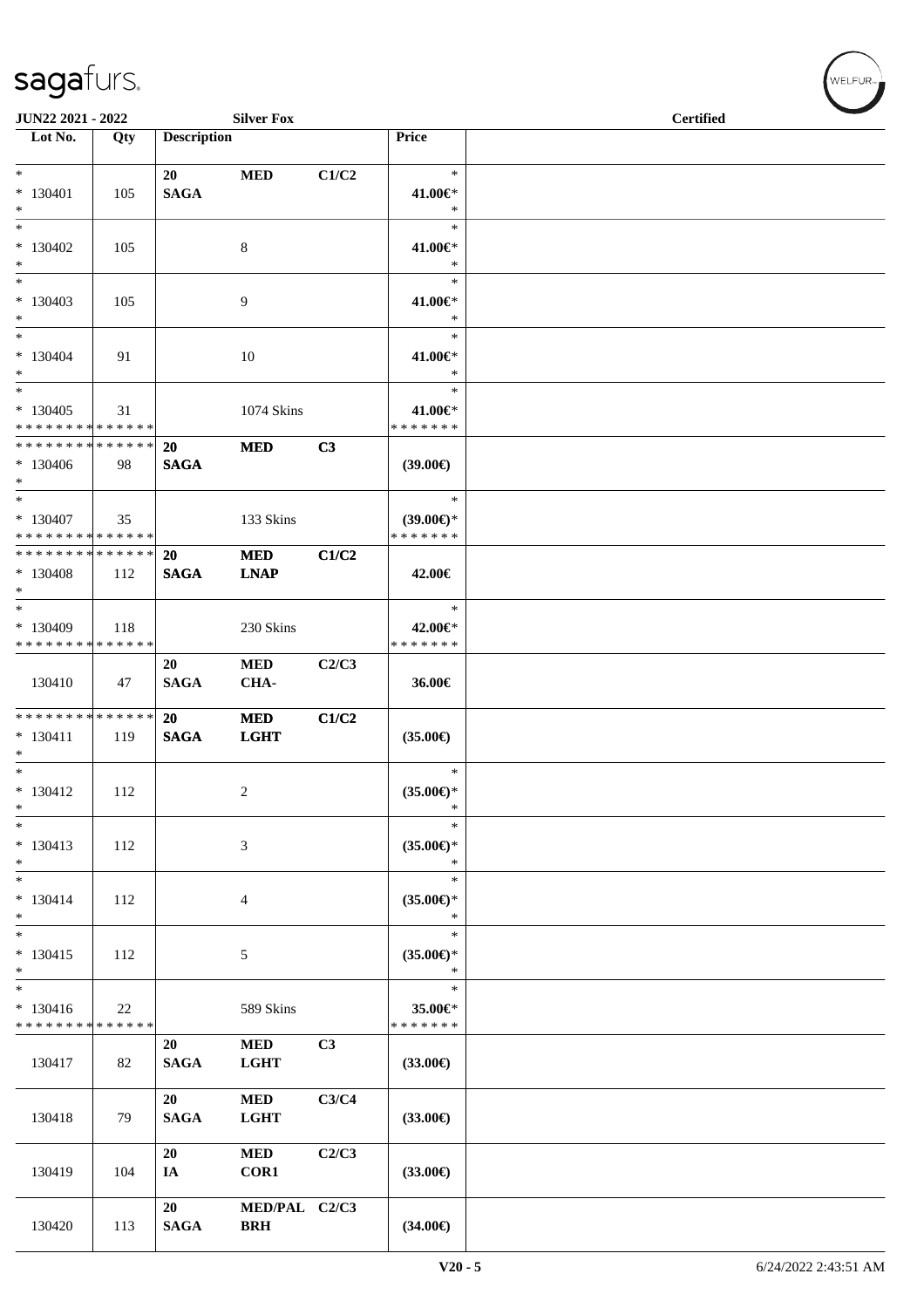| JUN22 2021 - 2022                                  |                    |                          | <b>Silver Fox</b>            |       |                                         | <b>Certified</b> |  |
|----------------------------------------------------|--------------------|--------------------------|------------------------------|-------|-----------------------------------------|------------------|--|
| $\overline{\phantom{1}}$ Lot No.                   | Qty                | <b>Description</b>       |                              |       | Price                                   |                  |  |
| * * * * * * * * * * * * * *<br>$*130421$<br>$*$    | 112                | 20<br><b>SAGA</b>        | <b>PALE</b>                  | C1/C2 | 44.00€                                  |                  |  |
| $*$<br>$*130422$<br>$*$                            | 105                |                          | 2                            |       | $\ast$<br>43.00€*<br>$\ast$             |                  |  |
| $*$<br>$* 130423$<br>$*$                           | 105                |                          | 3                            |       | $\ast$<br>43.00€*<br>$\ast$             |                  |  |
| $*$<br>$* 130424$<br>$*$                           | 105                |                          | 4                            |       | $\ast$<br>42.00€*<br>$\ast$             |                  |  |
| $*$<br>$* 130425$<br>$*$                           | 105                |                          | 5                            |       | $\ast$<br>42.00€*<br>$\ast$             |                  |  |
| $*$<br>$* 130426$<br>$*$                           | 105                |                          | 6                            |       | $\ast$<br>43.00€*<br>$\ast$             |                  |  |
| $*$<br>$* 130427$<br>* * * * * * * * * * * * * *   | 25                 |                          | 662 Skins                    |       | $\ast$<br>43.00€*<br>* * * * * * *      |                  |  |
| 130428                                             | 88                 | 20<br><b>SAGA</b>        | <b>PALE</b>                  | C3/C4 | $(40.00\epsilon)$                       |                  |  |
| ******** <mark>******</mark><br>* 130429<br>$*$    | 105                | <b>20</b><br><b>SAGA</b> | <b>PALE</b><br><b>LNAP</b>   | C1/C2 | 43.00€                                  |                  |  |
| $*$<br>$*130430$<br>* * * * * * * * * * * * * *    | 21                 |                          | 126 Skins                    |       | $\ast$<br>43.00€*<br>* * * * * * *      |                  |  |
| * * * * * * * * * * * * * *<br>$* 130431$<br>$*$   | 119                | 20<br><b>SAGA</b>        | <b>PALE</b><br><b>LGHT</b>   | C1/C2 | $(36.00\epsilon)$                       |                  |  |
| $*$<br>* 130432<br>$\ast$                          | 112                |                          | 2                            |       | $\ast$<br>$(36.00\epsilon)$ *<br>$\ast$ |                  |  |
| $\ast$<br>$*130433$<br>* * * * * * * * * * * * * * | 84                 |                          | 315 Skins                    |       | $\ast$<br>39.00€*<br>* * * * * * *      |                  |  |
| 130434                                             | 116                | 20<br><b>SAGA</b>        | <b>PALE</b><br><b>LGHT</b>   | C1/C2 | $(36.00\epsilon)$                       |                  |  |
| 130435                                             | 60                 | 20<br><b>SAGA</b>        | <b>PALE</b><br><b>LGHT</b>   | C3    | $(34.00\epsilon)$                       |                  |  |
| 130436                                             | 93                 | 20<br><b>SAGA</b>        | <b>PALE</b><br><b>LGHT</b>   | C3/C4 | $(34.00\epsilon)$                       |                  |  |
| 130437                                             | 97                 | 20<br><b>SAGA</b>        | $\bold{XP}$<br><b>LGHT</b>   | C1/C2 | 36.00€                                  |                  |  |
| 130438                                             | 52                 | 20<br><b>SAGA</b>        | $\mathbf{XP}$<br><b>LGHT</b> | C3    | $(34.00\epsilon)$                       |                  |  |
| * * * * * * * *<br>$*130439$<br>$*$                | * * * * * *<br>112 | 20<br><b>SAGA</b>        | XP/2XP                       | C1/C2 | 42.00€                                  |                  |  |
| $*$<br>$*130440$<br>$*$                            | 105                |                          | $\overline{c}$               |       | $\ast$<br>42.00€*<br>$\ast$             |                  |  |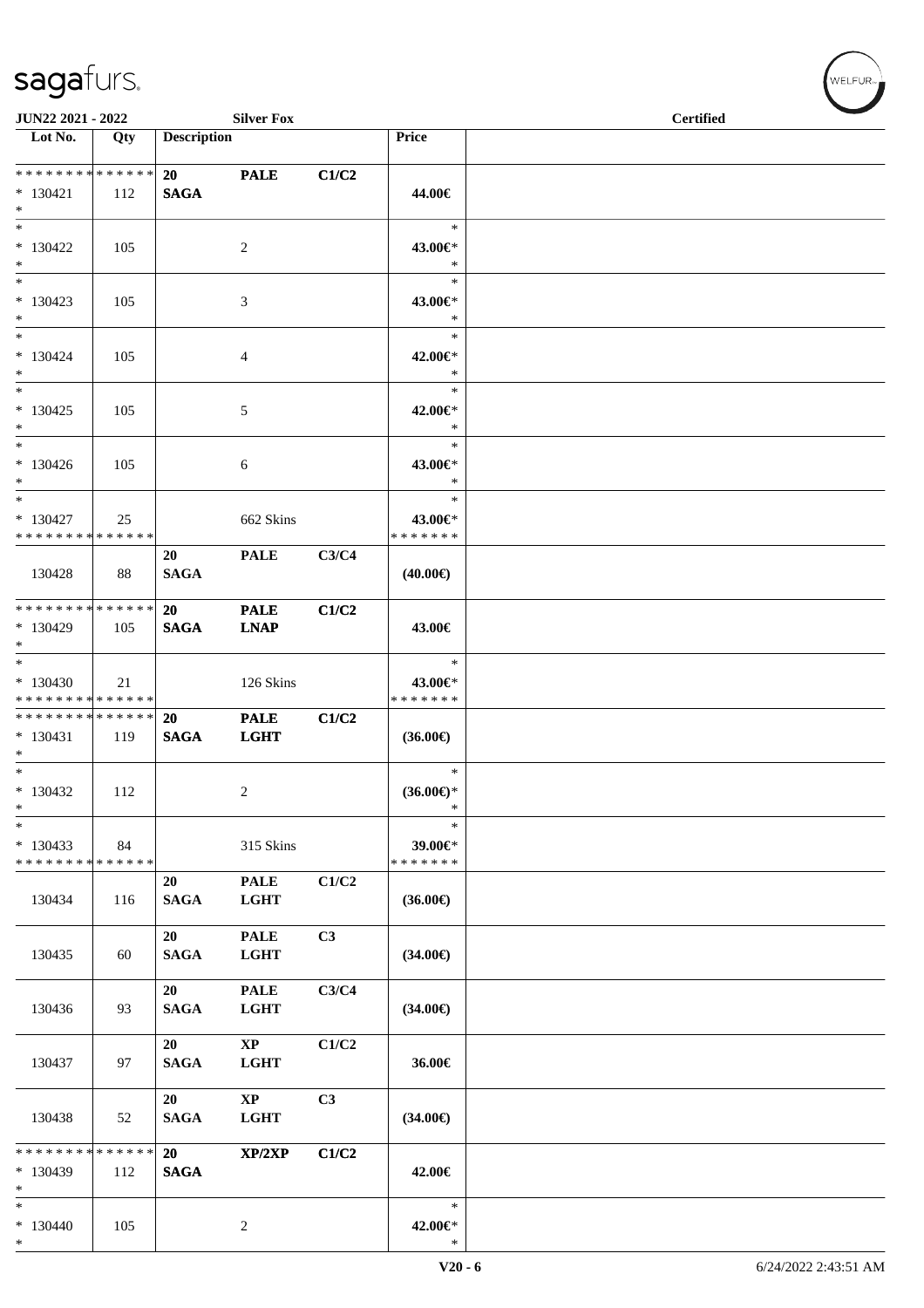\*

| <b>JUN22 2021 - 2022</b>                   |        |                    | <b>Silver Fox</b>      |             |                     | <b>Certified</b> |  |
|--------------------------------------------|--------|--------------------|------------------------|-------------|---------------------|------------------|--|
| Lot No.                                    | Qty    | <b>Description</b> |                        |             | Price               |                  |  |
|                                            |        |                    |                        |             |                     |                  |  |
| $\ast$                                     |        | 20                 | XP/2XP                 | C1/C2       | $\ast$              |                  |  |
| $* 130441$                                 | 105    | <b>SAGA</b>        |                        |             | 42.00€*             |                  |  |
| $\ast$                                     |        |                    |                        |             | $\ast$              |                  |  |
| $\ast$                                     |        |                    |                        |             | $\ast$              |                  |  |
| $*130442$                                  | 22     |                    | 344 Skins              |             | 42.00€*             |                  |  |
| * * * * * * * * <mark>* * * * * * *</mark> |        |                    |                        |             | * * * * * * *       |                  |  |
| * * * * * * * * <mark>* * * * * * *</mark> |        | <b>20</b>          | XP/2XP                 | C1/C2       |                     |                  |  |
| $*130443$                                  | 119    | <b>SAGA</b>        | <b>LGHT</b>            |             | $(36.00\epsilon)$   |                  |  |
| $\ast$                                     |        |                    |                        |             |                     |                  |  |
| $\ast$                                     |        |                    |                        |             | $\ast$              |                  |  |
|                                            |        |                    |                        |             |                     |                  |  |
| $* 130444$                                 | 48     |                    | 167 Skins              |             | 36.00€*             |                  |  |
| * * * * * * * * <mark>* * * * * * *</mark> |        |                    |                        |             | * * * * * * *       |                  |  |
|                                            |        | 20                 | XP/2XP                 | C2/C3       |                     |                  |  |
| 130445                                     | 67     | <b>SAGA</b>        | <b>BRH</b>             |             | $(36.00\epsilon)$   |                  |  |
|                                            |        |                    |                        |             |                     |                  |  |
|                                            |        | 20                 | $\mathbf{X}\mathbf{D}$ | C1/C2       |                     |                  |  |
| 130446                                     | 78     | <b>SROY</b>        | <b>SILK</b>            |             | $(43.00\epsilon)$   |                  |  |
|                                            |        |                    |                        |             |                     |                  |  |
| * * * * * * * * <mark>* * * * * * *</mark> |        | 20                 | <b>XD</b>              | C1/C2       |                     |                  |  |
| $* 130447$                                 | 103    | <b>SROY</b>        | ${\bf SILK}$           | <b>LGHT</b> |                     |                  |  |
| $*$                                        |        |                    |                        |             | $(40.00\epsilon)$   |                  |  |
|                                            |        |                    |                        |             |                     |                  |  |
| $*$                                        |        |                    |                        |             | $\ast$              |                  |  |
| $* 130448$                                 | 21     |                    | 124 Skins              |             | $(40.00€)$ *        |                  |  |
| * * * * * * * * <mark>* * * * * * *</mark> |        |                    |                        |             | * * * * * * *       |                  |  |
| * * * * * * * * <mark>* * * * * * *</mark> |        | <b>20</b>          | <b>XD</b>              | C1/C2       |                     |                  |  |
| * 130449                                   | 105    | <b>SROY</b>        |                        |             | $(40.00\epsilon)$   |                  |  |
| $\ast$                                     |        |                    |                        |             |                     |                  |  |
| $\overline{\ast}$                          |        |                    |                        |             | $\ast$              |                  |  |
| * 130450                                   | 29     |                    | 134 Skins              |             | $(40.00€)$ *        |                  |  |
| * * * * * * * * <mark>* * * * * * *</mark> |        |                    |                        |             | * * * * * * *       |                  |  |
|                                            |        | 20                 | Dark                   | C1/C2       |                     |                  |  |
| 130451                                     |        |                    |                        |             |                     |                  |  |
|                                            | 112    | <b>SROY</b>        | ${\bf SILK}$           |             | $(45.00\epsilon)$   |                  |  |
|                                            |        |                    |                        |             |                     |                  |  |
| * * * * * * * * <mark>* * * * * * *</mark> |        | <b>20</b>          | <b>Dark</b>            | C1/C2       |                     |                  |  |
| $*130452$                                  | 112    | <b>SROY</b>        | <b>SILK</b>            | <b>LGHT</b> | $(42.00\epsilon)$   |                  |  |
| $\ast$                                     |        |                    |                        |             |                     |                  |  |
| $\ast$                                     |        |                    |                        |             | $\ast$              |                  |  |
| $*130453$                                  | 23     |                    | 135 Skins              |             | $(42.00\epsilon)$ * |                  |  |
| * * * * * * * * * * * * * *                |        |                    |                        |             | * * * * * * *       |                  |  |
| * * * * * * * * * * * * * * *              |        | 20                 | <b>Dark</b>            | C1/C2       |                     |                  |  |
| $*130454$                                  | 105    | <b>SROY</b>        |                        |             | 42.00€              |                  |  |
| $\ast$                                     |        |                    |                        |             |                     |                  |  |
| $\ast$                                     |        |                    |                        |             | $\ast$              |                  |  |
|                                            |        |                    |                        |             |                     |                  |  |
| $*130455$                                  | 98     |                    | 2                      |             | 42.00€*<br>$\ast$   |                  |  |
| $\ast$<br>$\overline{\ast}$                |        |                    |                        |             |                     |                  |  |
|                                            |        |                    |                        |             | $\ast$              |                  |  |
| $*130456$                                  | 98     |                    | 3                      |             | 42.00€*             |                  |  |
| $\ast$                                     |        |                    |                        |             | $\ast$              |                  |  |
| $\ast$                                     |        |                    |                        |             | $\ast$              |                  |  |
| $*130457$                                  | 21     |                    | 322 Skins              |             | 42.00€*             |                  |  |
| * * * * * * * * * * * * * *                |        |                    |                        |             | * * * * * * *       |                  |  |
| * * * * * * * *                            | ****** | 20                 | <b>Dark</b>            | C3/C4       |                     |                  |  |
| $*130458$                                  | 91     | <b>SROY</b>        |                        |             | $(40.00\epsilon)$   |                  |  |
| $\ast$                                     |        |                    |                        |             |                     |                  |  |
| $\ast$                                     |        |                    |                        |             | $\ast$              |                  |  |
|                                            |        |                    |                        |             |                     |                  |  |
| $*130459$                                  | 23     |                    | 114 Skins              |             | $(40.00€)$ *        |                  |  |
| * * * * * * * * <mark>* * * * * *</mark>   |        |                    |                        |             | * * * * * * *       |                  |  |
| * * * * * * * * <mark>* * * * * * *</mark> |        | <b>20</b>          | <b>MED</b>             | C1/C2       |                     |                  |  |
| $*130460$                                  | 105    | <b>SROY</b>        | SLK                    |             | $(47.00\epsilon)$   |                  |  |

 $(w$ ELFUR<sub><sup>n</sub></sub></sub></sup>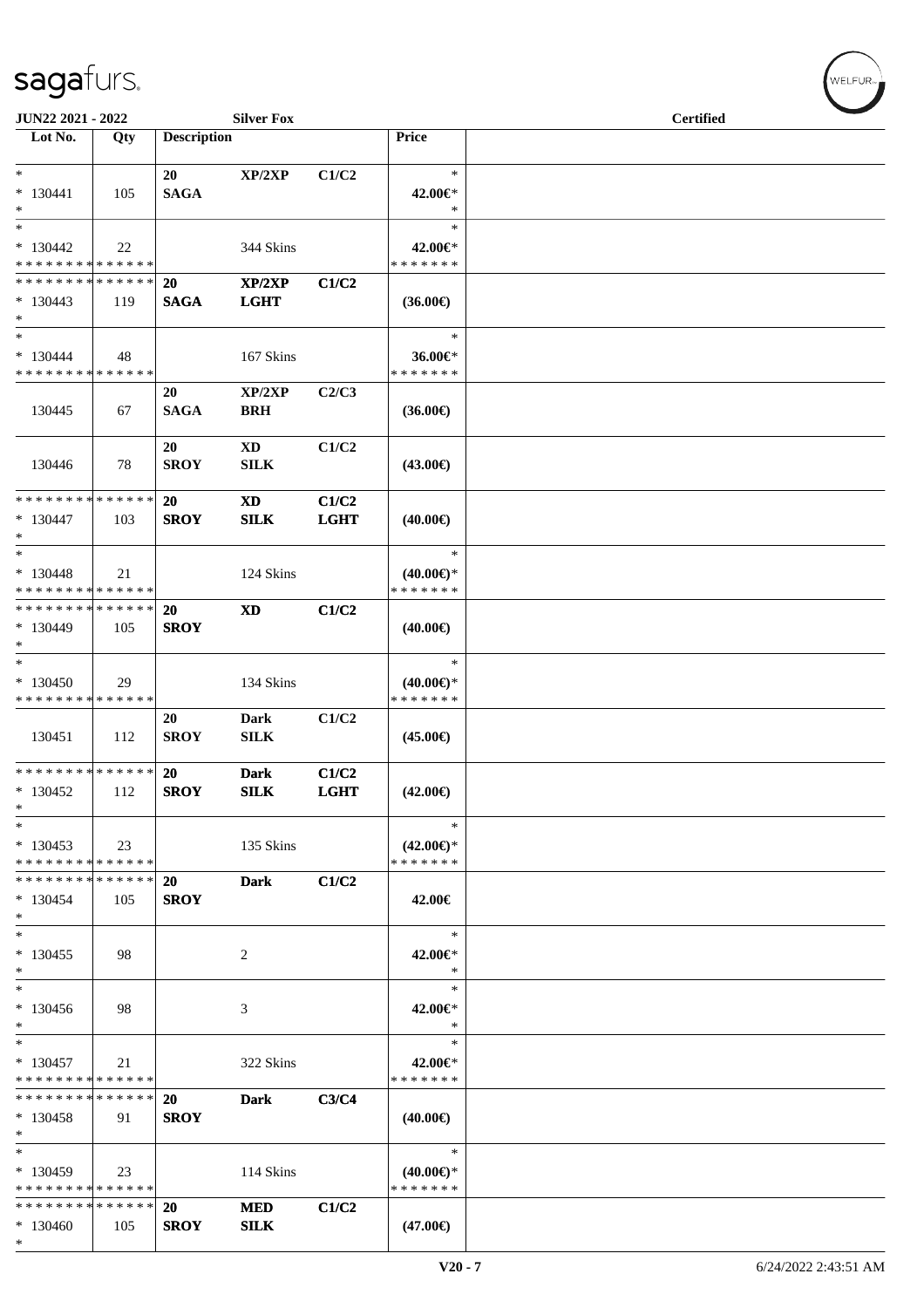| JUN22 2021 - 2022                                                    |     |                          | <b>Silver Fox</b>           |                      |                                                | <b>Certified</b> |
|----------------------------------------------------------------------|-----|--------------------------|-----------------------------|----------------------|------------------------------------------------|------------------|
| Lot No.                                                              | Qty | <b>Description</b>       |                             |                      | <b>Price</b>                                   |                  |
| $\ast$<br>$* 130461$<br>$*$                                          | 91  | 20<br><b>SROY</b>        | <b>MED</b><br><b>SILK</b>   | C1/C2                | $\ast$<br>$(47.00\epsilon)$ *<br>$\ast$        |                  |
| $*$<br>$*130462$<br>* * * * * * * * * * * * * *                      | 23  |                          | 219 Skins                   |                      | $\ast$<br>$(47.00\epsilon)$ *<br>* * * * * * * |                  |
| 130463                                                               | 119 | 20<br><b>SROY</b>        | <b>MED</b><br><b>SILK</b>   | C1/C2<br><b>LGHT</b> | $(44.00\epsilon)$                              |                  |
| ******** <mark>******</mark><br>$*130464$<br>$*$                     | 105 | <b>20</b><br><b>SROY</b> | <b>MED</b>                  | C1/C2                | 44.00€                                         |                  |
| $\overline{\phantom{0}}$<br>$*130465$<br>* * * * * * * * * * * * * * | 47  |                          | 152 Skins                   |                      | $\ast$<br>45.00€*<br>* * * * * * *             |                  |
| * * * * * * * * * * * * * * *<br>$*130466$<br>$*$                    | 105 | 20<br><b>SROY</b>        | <b>PALE</b><br>SILK         | C1/C2                | $(48.00\epsilon)$                              |                  |
| $*$<br>$* 130467$<br>* * * * * * * * * * * * * *                     | 58  |                          | 163 Skins                   |                      | $\ast$<br>$(48.00\epsilon)$ *<br>* * * * * * * |                  |
| 130468                                                               | 77  | 20<br><b>SROY</b>        | <b>PALE</b><br>${\bf SILK}$ | C1/C2<br><b>LGHT</b> | $(45.00\epsilon)$                              |                  |
| 130469                                                               | 69  | 20<br><b>SROY</b>        | <b>PALE</b>                 | C1/C2                | 47.00€                                         |                  |
| 130470                                                               | 97  | 20<br><b>SROY</b>        | XP/2XP<br><b>SILK</b>       | C1/C2                | $(48.00\epsilon)$                              |                  |
| 130471                                                               | 72  | 20<br><b>SROY</b>        | XP/2XP<br>${\bf SILK}$      | C1/C2<br><b>LGHT</b> | 45.00€                                         |                  |
| 130472                                                               | 67  | 20<br><b>SROY</b>        | XP/2XP                      | C1/C2                | 46.00€                                         |                  |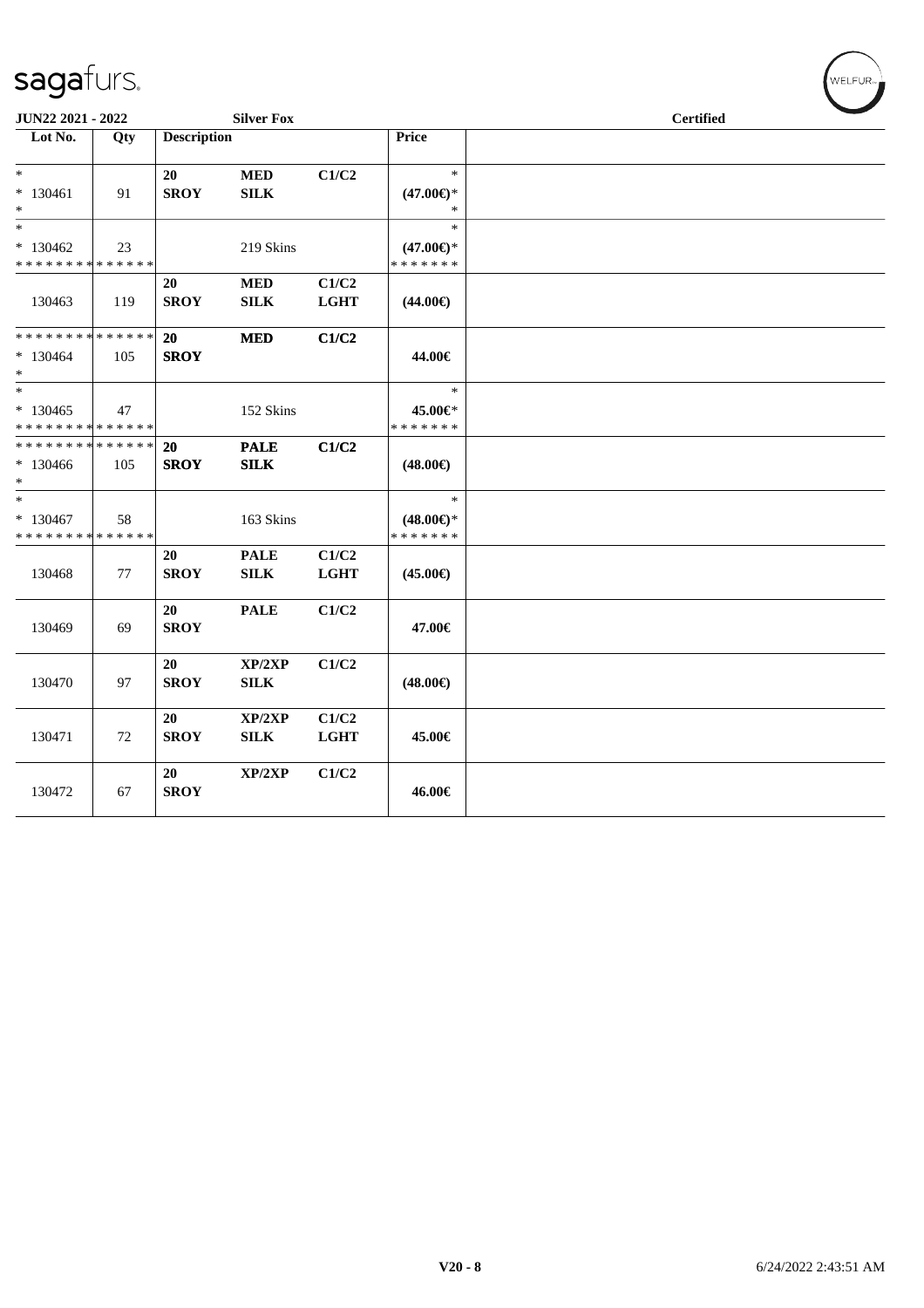| JUN22 2021 - 2022                                                   |     |                          | <b>Silver Fox Brown Type</b>                                                                         |       |                                          | <b>Certified</b> |
|---------------------------------------------------------------------|-----|--------------------------|------------------------------------------------------------------------------------------------------|-------|------------------------------------------|------------------|
| Lot No.                                                             | Qty | <b>Description</b>       |                                                                                                      |       | Price                                    |                  |
| 130521                                                              | 33  | 30<br>SI                 | MED/PAL C3                                                                                           |       | 24.00€                                   |                  |
| ******** <mark>******</mark><br>$*130522$<br>$\ast$                 | 98  | 30<br><b>SAGA</b>        | $\boldsymbol{\text{X}}\boldsymbol{\text{D}}\boldsymbol{/}\boldsymbol{\text{D}}\boldsymbol{\text{K}}$ | C3    | 36.00€                                   |                  |
| $\ast$<br>$*130523$<br>* * * * * * * * * * * * * *                  | 24  |                          | 122 Skins                                                                                            |       | $\ast$<br>35.00€*<br>* * * * * * *       |                  |
| 130524                                                              | 106 | 30<br><b>SAGA</b>        | <b>DK/MED</b><br>COR1                                                                                | C1/C2 | $21.00 \in$                              |                  |
| 130525                                                              | 51  | 30<br><b>SAGA</b>        | MED/PAL C1/C2                                                                                        |       | 36.00€                                   |                  |
| 130526                                                              | 35  | 30<br><b>SAGA</b>        | MED/PAL C3                                                                                           |       | 30.00€                                   |                  |
| 130527                                                              | 77  | 30/20<br>IA              | MED/PAL C1/C2<br>COR1                                                                                |       | 18.00€                                   |                  |
| 130528                                                              | 59  | 20<br>SI                 | MED/PAL C3                                                                                           |       | 16.00€                                   |                  |
| 130529                                                              | 125 | 20<br><b>SAGA</b>        | $\bold{X}\bold{D}/\bold{D}\bold{K}$                                                                  | C1/C2 | 32.00€                                   |                  |
| 130530                                                              | 78  | 20<br><b>SAGA</b>        | $\bold{X}\bold{D}/\bold{D}\bold{K}$                                                                  | C3    | 21.00€                                   |                  |
| ******** <mark>******</mark><br>$* 130531$<br>$\ast$                | 112 | <b>20</b><br><b>SAGA</b> | $\mathbf{X}\mathbf{D}/\mathbf{D}\mathbf{K}$                                                          | C3    | 21.00€                                   |                  |
| $\overline{\phantom{0}}$<br>* 130532<br>* * * * * * * * * * * * * * | 51  |                          | 163 Skins                                                                                            |       | $\ast$<br>$20.00 \in$ *<br>* * * * * * * |                  |
| 130533                                                              | 61  | 20<br><b>SAGA</b>        | XD/DK                                                                                                | C3    | 21.00€                                   |                  |
| 130534                                                              | 111 | 20<br><b>SAGA</b>        | DK/MED C3                                                                                            |       | 24.50€                                   |                  |
| 130535                                                              | 120 | 20<br><b>SAGA</b>        | MED/PAL C3                                                                                           |       | 22.00€                                   |                  |
| 130536                                                              | 125 | 20<br><b>SAGA</b>        | <b>PAL/XP</b>                                                                                        | C1/C2 | $32.00 \in$                              |                  |
| 130537                                                              | 68  | 20<br><b>SAGA</b>        | PAL/XP                                                                                               | C3    | 22.00€                                   |                  |
| * * * * * * * * * * * * * *<br>$*130538$<br>$*$                     | 98  | 20<br><b>SAGA</b>        | <b>PAL/XP</b>                                                                                        | C3    | 22.00€                                   |                  |
| $\overline{\phantom{0}}$<br>* 130539<br>* * * * * * * * * * * * * * | 25  |                          | 123 Skins                                                                                            |       | $\ast$<br>22.00€*<br>* * * * * * *       |                  |
| 130540                                                              | 43  | 20<br>IA                 | MED/PAL C1/C2<br>COR1                                                                                |       | 11.00€                                   |                  |

 $w$ ELFUR<sub><sup>n</sub></sub></sub></sup>